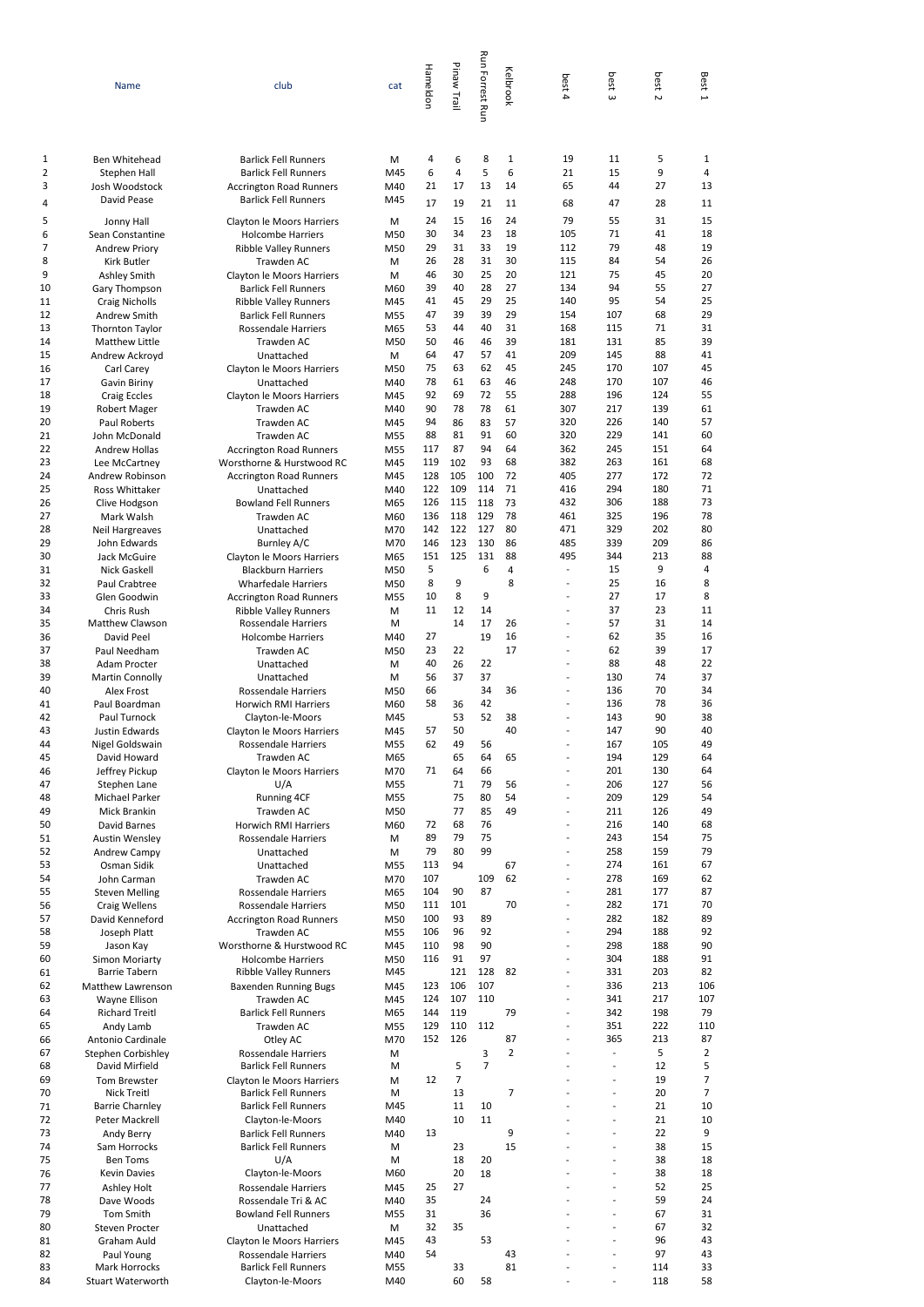| 85  | Robert Quinn              | Rossendale Harriers            | M               |     | 54             | 70           |    |                |                | 124                      | 54             |
|-----|---------------------------|--------------------------------|-----------------|-----|----------------|--------------|----|----------------|----------------|--------------------------|----------------|
|     |                           |                                |                 |     |                |              |    |                |                |                          |                |
| 86  | Jason Saunders            | Worsthorne with Hurstwood      | M50             |     | 66             | 59           |    |                | $\overline{a}$ | 125                      | 59             |
| 87  | David Way                 | Unattached                     | M45             | 73  | 56             |              |    |                | Ĭ.             | 129                      | 56             |
| 88  | Rob Dickinson             | Unattached                     | M55             | 81  |                |              | 50 |                |                | 131                      | 50             |
| 89  | <b>Richard Briscoe</b>    | Clayton le Moors Harriers      | M40             | 67  |                | 65           |    |                | $\overline{a}$ | 132                      | 65             |
| 90  | Matthew L. Coates         | Unattached                     | М               | 76  | 62             |              |    |                |                | 138                      | 62             |
| 91  | <b>Steven Tonks</b>       | Clayton-le-Moors Harriers      | M40             |     | 76             |              | 63 |                | $\overline{a}$ | 139                      | 63             |
| 92  | Daniel Thompson           | Unattached                     | M40             | 93  |                |              | 58 |                |                | 151                      | 58             |
|     |                           |                                |                 |     |                |              |    |                |                |                          |                |
| 93  | Sean Pickles              | Rossendale Harriers            | M50             |     | 74             | 82           |    |                | $\overline{a}$ | 156                      | 74             |
| 94  | <b>Geoff Palmer</b>       | <b>Ribble Valley Runners</b>   | M60             |     |                | 95           | 69 |                | $\overline{a}$ | 164                      | 69             |
| 95  | <b>Stevan Tonks</b>       | Clayton le Moors Harriers      | M40             | 86  |                | 84           |    |                |                | 170                      | 84             |
| 96  | Martin Brady              | Clayton le Moors Harriers      | M60             | 91  |                | 81           |    |                | $\overline{a}$ | 172                      | 81             |
| 97  | David Barnes              | Trawden AC                     |                 |     |                | 108          | 66 |                | $\overline{a}$ | 174                      | 66             |
|     |                           |                                | M60             |     |                |              |    |                |                |                          |                |
| 98  | David Shorrock            | Trawden AC                     | M45             | 96  | 82             |              |    |                | $\overline{a}$ | 178                      | 82             |
| 99  | Liam Moden                | <b>Accrington Road Runners</b> | M55             | 97  | 83             |              |    |                |                | 180                      | 83             |
| 100 | <b>Richard Stott</b>      | Rossendale Harriers            | M60             | 99  | 97             |              |    |                | $\overline{a}$ | 196                      | 97             |
| 101 | Mick Bull                 | <b>Middleton Harriers</b>      | M70             |     | 100            | 104          |    |                |                | 204                      | 100            |
| 102 | Simon Stafford            | Unattached                     | M50             | 131 |                |              | 75 |                | $\overline{a}$ | 206                      | 75             |
|     |                           |                                |                 |     |                |              |    |                | $\overline{a}$ |                          |                |
| 103 | Martin O'Gorman           | <b>Bowland Fell Runners</b>    | M50             | 115 | 99             |              |    |                |                | 214                      | 99             |
| 104 | Gavin T. Day              | Unattached                     | M40             | 121 | 103            |              |    |                |                | 224                      | 103            |
| 105 | <b>Marcus Thurnhill</b>   | <b>Ribble Valley Runners</b>   | M45             |     | 113            | 116          |    |                | $\overline{a}$ | 229                      | 113            |
| 106 | <b>Robert Hirst</b>       | Clayton le Moors Harriers      | M70             | 147 |                |              | 83 |                | $\overline{a}$ | 230                      | 83             |
| 107 | Adrian Melton             | <b>Accrington Road Runners</b> | M70             | 150 |                |              | 84 |                | $\overline{a}$ | 234                      | 84             |
| 108 | <b>Phil Martin</b>        | <b>Bowland Fell Runners</b>    | M70             | 149 |                |              | 85 |                |                | 234                      | 85             |
|     |                           |                                |                 |     |                |              |    |                | $\overline{a}$ | 236                      |                |
| 109 | <b>Tom Bullock</b>        | U/A                            | М               |     | 116            | 120          |    |                |                |                          | 116            |
| 110 | <b>Bryn Barnes</b>        | Clayton-le-Moors               | M70             |     | 120            | 124          |    |                | $\overline{a}$ | 244                      | 120            |
| 111 | <b>Philip Simpson</b>     | Trawden AC                     | M45             |     | 124            | 132          |    |                | $\overline{a}$ | 256                      | 124            |
| 112 | Simon Scarr               | Blackpool Wyre & Fylde AC      | M55             | 145 | 112            |              |    |                | Ĭ.             | 257                      | 112            |
| 113 | <b>Mike Teale</b>         | Skipton AC                     | M60             | 137 |                | 122          |    |                |                | 259                      | 122            |
|     |                           |                                |                 | 139 |                | 123          |    | $\overline{a}$ | $\overline{a}$ | 262                      | 123            |
| 114 | Martin O'Rourke           | Clayton le Moors Harriers      | M60             |     |                |              |    |                |                |                          |                |
| 115 | Alasdair Russell          | <b>Kendal AAC</b>              | M               |     |                | $\mathbf{1}$ |    |                |                | $\sim$                   | 1              |
| 116 | Joseph Hopley             | <b>Rossendale Harriers</b>     | <b>MU20</b>     |     | $\mathbf{1}$   |              |    |                |                | $\sim$                   | 1              |
| 117 | Phil Marsden              | Horwich RMI Harriers           | M40             | 1   |                |              |    |                |                |                          | $1\,$          |
| 118 | Aidan Holgate             | Ribble Valley Tri Club         | M               |     |                | 2            |    |                |                |                          | $\overline{2}$ |
| 119 |                           |                                |                 |     | $\overline{2}$ |              |    |                |                | $\overline{\phantom{a}}$ | $\overline{2}$ |
|     | Jimmy Craig               | <b>Barlick Fell Runners</b>    | M               |     |                |              |    |                |                |                          |                |
| 120 | Joshua Holgate            | <b>Blackburn Harriers</b>      | M               | 2   |                |              |    |                |                | $\overline{a}$           | 2              |
| 121 | William Hall              | Calder Valley Fell Runners     | MU18            |     |                |              | 3  |                |                | L,                       | 3              |
| 122 | <b>Andrew Collins</b>     | <b>Barlick Fell Runners</b>    | M               |     | 3              |              |    |                |                |                          | 3              |
|     |                           |                                |                 |     |                |              |    |                |                |                          |                |
| 123 | Will Curry                | <b>Rossendale Harriers</b>     | MJ              | 3   |                |              |    |                |                | $\overline{\phantom{a}}$ | 3              |
| 124 | Jonathan Cleaver          | Rossendale Harriers            | M40             |     |                | 4            |    |                |                | $\overline{\phantom{a}}$ | $\overline{4}$ |
| 125 | Daniel Clarke             | <b>Bowland Fell Runners</b>    | м               |     |                |              | 5  |                |                |                          | 5              |
| 126 | Caleb Winfield            | Buxton & District AC           | MJ              | 7   |                |              |    |                |                |                          | $\overline{7}$ |
| 127 | Oli Murphy                | <b>Ilkley Harriers</b>         | M               | 9   |                |              |    |                |                | $\overline{\phantom{a}}$ | 9              |
|     |                           |                                |                 |     |                |              |    |                |                | $\overline{a}$           |                |
| 128 | Alex Curran               | <b>Blackburn Road Runners</b>  | M               |     |                |              | 10 |                |                |                          | 10             |
| 129 | David Poole               | <b>Barlick Fell Runners</b>    | M40             |     |                |              | 12 |                |                | J.                       | 12             |
| 130 | James Dunderdale          | Clayton le Moors Harriers      | M40             |     |                | 12           |    |                |                | ÷                        | 12             |
| 131 | Dom Howell                | Clayton-le-Moors Harriers      | M45             |     |                |              | 13 |                |                | $\overline{\phantom{a}}$ | 13             |
| 132 | Nat Winfield              | <b>Pennine Fell Runners</b>    | M40             | 14  |                |              |    |                |                | $\overline{a}$           | 14             |
| 133 | <b>Brian Shaw</b>         | Darwen Dashers                 | M50             | 15  |                |              |    |                |                | J.                       | 15             |
|     |                           |                                |                 |     |                |              |    |                |                |                          |                |
| 134 | James Mcleod              | <b>Accrington Road Runners</b> | M               |     |                | 15           |    |                |                |                          | 15             |
| 135 | Jacob Winfield            | Unattached                     | M <sub>23</sub> | 16  |                |              |    |                |                | ÷,                       | 16             |
| 136 | <b>Stuart Heaviside</b>   | <b>Barlick Fell Runners</b>    | M               |     | 16             |              |    |                |                |                          | 16             |
| 137 | Alek Walker               | Wesham Road Runners            | M               | 18  |                |              |    |                |                |                          | 18             |
| 138 | George Chapman            | Clayton le Moors Harriers      | M               | 19  |                |              |    |                |                | ÷,                       | 19             |
|     |                           |                                |                 |     |                |              |    |                |                |                          |                |
| 139 | Jon Green                 | <b>Preston Harriers</b>        | M45             | 20  |                |              |    |                |                | $\overline{a}$           | 20             |
| 140 | <b>Guy Platon</b>         | <b>Barlick Fell Runners</b>    | M45             |     |                |              | 21 |                |                | $\overline{\phantom{a}}$ | 21             |
| 141 | <b>Scott Cunliffe</b>     | Clayton-le-Moors               | M45             |     | 21             |              |    |                |                |                          | 21             |
| 142 | <b>Rick Harwood</b>       | Keighley & Craven              | M45             |     |                |              | 22 |                |                | ÷                        | 22             |
| 143 | Andrew Orr                | <b>Accrington Road Runners</b> | M50             | 22  |                |              |    |                |                | $\overline{a}$           | 22             |
|     |                           |                                |                 |     |                |              |    |                |                |                          |                |
| 144 | Nigel Crossfield          | <b>Halifax Harriers</b>        | M55             |     |                |              | 23 |                |                | J.                       | 23             |
| 145 | <b>Richard Stevenson</b>  | Clayton-le-Moors               | M45             |     | 24             |              |    |                |                | $\overline{a}$           | 24             |
| 146 | Simon Reason              | Blackpool Wyre & Fylde AC      | М               |     | 25             |              |    |                |                | L,                       | 25             |
| 147 | <b>Nigel Hartley</b>      | <b>Ramsbottom Running Club</b> | M55             |     |                | 26           |    |                |                | $\overline{a}$           | 26             |
| 148 | Dan Stacey                | Ramsbottom Running Club        | M45             |     |                | 27           |    |                |                | $\overline{a}$           | 27             |
|     | Duncan Bennett            |                                |                 |     |                |              | 28 |                |                | $\overline{\phantom{a}}$ |                |
| 149 |                           | <b>Ribble Valley Runners</b>   | M40             |     |                |              |    |                |                |                          | 28             |
| 150 | Darren Fishwick           | Chorley Ath. & Tri Club        | M50             | 28  |                |              |    |                |                |                          | 28             |
| 151 | Nick Walker               | Keighley & Craven AC           | M40             |     | 29             |              |    |                |                | ÷                        | 29             |
| 152 | <b>Ben Jones</b>          | Ramsbottom Running Club        | M               |     |                | 30           |    |                |                | $\overline{a}$           | 30             |
| 153 | James Crook               | Clayton-le-Moors Harriers      | M50             |     |                |              | 32 |                |                | $\overline{a}$           | 32             |
| 154 | Charlie Hesketh           | U/A                            | M               |     | 32             |              |    |                |                | J.                       | 32             |
|     |                           |                                |                 |     |                |              |    |                |                |                          |                |
| 155 | Garth Spencer             | <b>Ribble Valley Runners</b>   | M               |     |                | 32           |    |                |                |                          | 32             |
| 156 | Daniel Paton              | <b>Blackburn Road Runners</b>  | M40             |     |                |              | 33 |                |                | $\overline{\phantom{a}}$ | 33             |
| 157 | Tim Webster               | Chorley Ath. & Tri Club        | M45             | 33  |                |              |    |                |                | $\overline{a}$           | 33             |
| 158 | Graham Schofield          | Horwich HMI                    | M65             |     |                |              | 34 |                |                | J.                       | 34             |
| 159 | Tom O'Gorman              | <b>Bowland Fell Runners</b>    | MJ              | 34  |                |              |    |                |                |                          | 34             |
|     | <b>Stuart Clark</b>       | <b>Blackburn Road Runners</b>  | М               |     |                |              | 35 |                |                | $\overline{a}$           | 35             |
| 160 |                           |                                |                 |     |                |              |    |                |                |                          |                |
| 161 | Adam Heys                 | Clayton le Moors Harriers      | M               |     |                | 35           |    |                |                | $\overline{a}$           | 35             |
| 162 | <b>Phil Swindells</b>     | <b>Bowland Fell Runners</b>    | M55             | 36  |                |              |    |                |                | L,                       | 36             |
| 163 | Jason Rippingale          | <b>Blackburn Road Runners</b>  | M45             |     |                |              | 37 |                |                | $\overline{a}$           | 37             |
| 164 | Andrew McFarlane          | Rossendale Harriers            | M50             | 37  |                |              |    |                |                | $\overline{a}$           | 37             |
| 165 | <b>Brian Hickey</b>       | <b>Cheshire Hill Racers</b>    | M55             | 38  |                |              |    |                |                | $\overline{\phantom{a}}$ | 38             |
|     |                           |                                |                 |     |                |              |    |                |                | $\overline{a}$           |                |
| 166 | James Austin              | <b>Barlick Fell Runners</b>    | M               |     | 38             |              |    |                |                |                          | 38             |
| 167 | Simon Jones               | Ramsbottom Running Club        | M               |     |                | 38           |    |                |                | ÷,                       | 38             |
| 168 | Daniel Evans              | <b>Ribble Valley Runners</b>   | M               |     |                | 41           |    |                |                | ÷                        | 41             |
| 169 | Geoffrey King             | <b>Harrogate Harriers</b>      | M65             |     | 41             |              |    |                |                | ÷,                       | 41             |
| 170 | Stephen Morran            | Calder Valley Fell Runners     | M65             |     |                |              | 42 |                |                | $\overline{a}$           | 42             |
|     |                           |                                |                 |     |                |              |    |                |                | Ĭ.                       |                |
| 171 | mark Baker                | Unattached                     | M50             | 42  |                |              |    |                |                |                          | 42             |
| 172 | Robert Cranham            | U/A                            | M40             |     | 42             |              |    |                |                | $\overline{a}$           | 42             |
| 173 | Laurence Keighley         | Ramsbottom Running Club        | M50             |     |                | 43           |    |                |                | $\overline{a}$           | 43             |
| 174 | Shane Muller              | <b>Barlick Fell Runners</b>    | M45             |     | 43             |              |    |                |                | $\overline{\phantom{a}}$ | 43             |
| 175 | <b>Christopher Broome</b> | Clayton-le-Moors Harriers      | MU18            |     |                |              | 44 |                |                |                          | 44             |
| 176 | David Cowburn             | Chorley Ath. & Tri Club        | M45             | 44  |                |              |    |                |                | $\overline{a}$           | 44             |
|     |                           |                                |                 |     |                |              |    |                |                | $\overline{a}$           |                |
| 177 | <b>Stuart Hayton</b>      | Trawden AC                     | M55             |     |                | 44           |    |                |                |                          | 44             |
| 178 | Douglas Fleming           | <b>Horwich RMI Harriers</b>    | M60             |     |                | 45           |    |                |                |                          | 45             |
|     |                           |                                |                 |     |                |              |    |                |                |                          |                |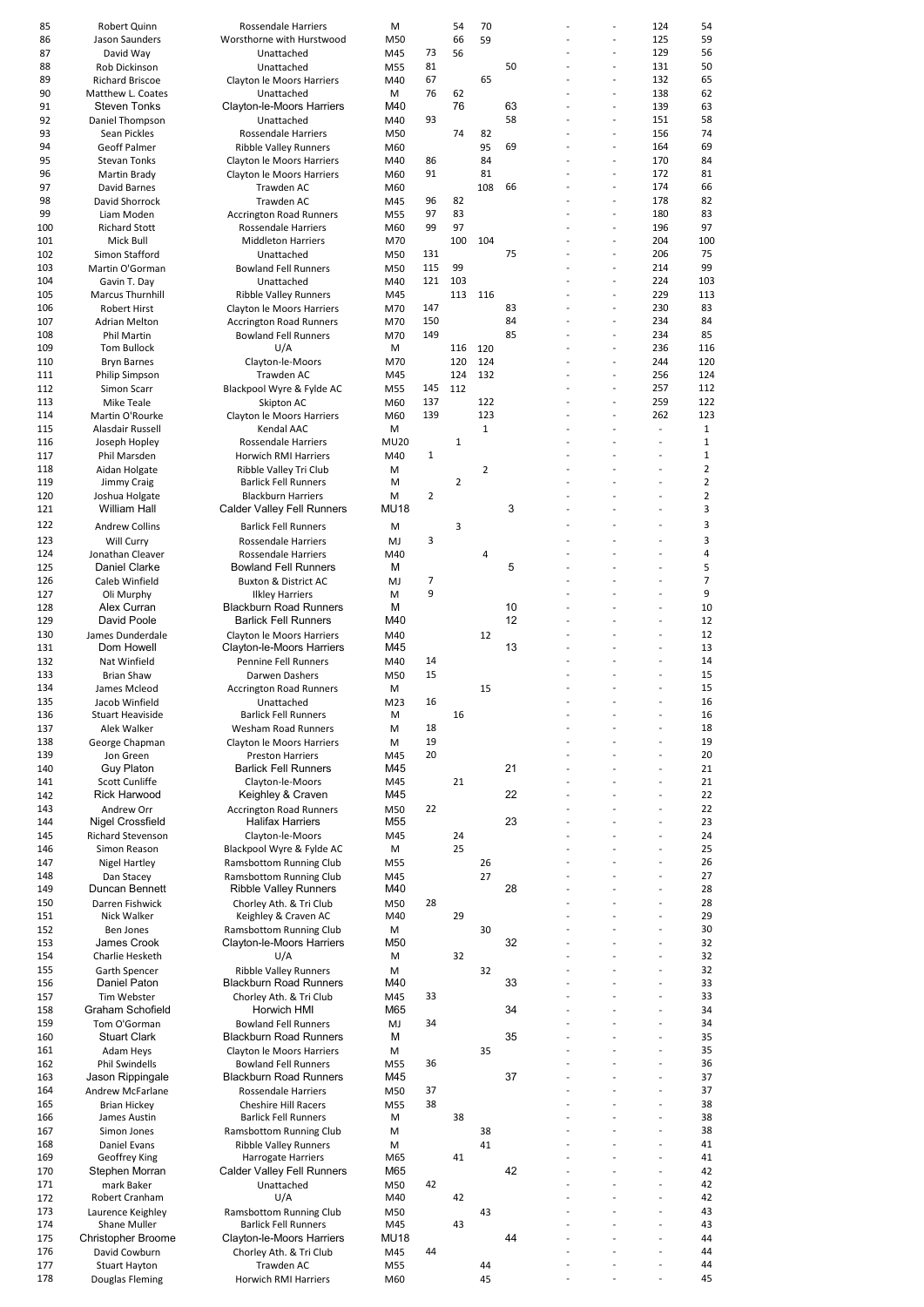| 179<br>45<br>James Bowater<br>Rossendale Harriers<br>M40<br><b>Blackburn Road Runners</b><br>47<br>180<br>John Otley<br>M45<br>181<br><b>Ben Cook</b><br>Unattached<br>47<br>M<br>182<br>James Riley<br><b>Todmorden Harriers</b><br>M50<br>48<br>183<br>Christopher Pick<br><b>Rossendale Harriers</b><br>48<br>M50<br>184<br>Dave Kelly<br><b>Rossendale Harriers</b><br>M65<br>48<br>185<br>David S. Tomlinson<br>M55<br>48<br><b>Accrington Road Runners</b><br>49<br>186<br>Unattached<br>M50<br>Dale Foster<br>187<br><b>Simon Phillips</b><br>Stockport Tri Club<br>M60<br>49<br>188<br><b>Matthew Coates</b><br>Unattached<br>50<br>M<br>51<br>Daniel Hamilton<br><b>Blackburn Road Runners</b><br>м<br>189<br>190<br>Dan Vipham<br>Unattached<br>51<br>M40<br>R4CF<br>51<br>191<br>David Montague<br>M55<br>192<br>Michael Toman<br><b>Accrington Road Runners</b><br>M55<br>51<br>Jonathan Procter<br>U/A<br>52<br>193<br>M40<br>194<br>52<br><b>Accrington Road Runners</b><br>M55<br>Joe Curran<br>195<br>Nathan Horsfall<br>52<br>U/A<br>M<br>M<br>53<br>Gary Blackburn<br><b>Blackburn Road Runners</b><br>196<br>197<br>Chris Charnley<br><b>Horwich RMI Harriers</b><br>M45<br>54<br>198<br>Chris Pick<br>Rossendale Harriers<br>M50<br>55<br>199<br>U/A<br>55<br>Daniel Brigg<br>M<br>200<br><b>Vladimir Wiggins</b><br><b>Preston Harriers</b><br>MJ<br>55<br>201<br>U/A<br>57<br>Craig Dugdale<br>M<br>202<br>U/A<br>58<br>Daniel Bannister<br>M<br>59<br>203<br>Paul Wolstenhulme<br>Rossendale Harriers<br>M40<br>John Powell<br>U/A<br>59<br>204<br>M<br>Unattached<br>59<br>205<br>Kieran Horrigan<br>M60<br>206<br>Simon Maughan<br>Unattached<br>M55<br>60<br>60<br>207<br><b>Red Rose Road Runners</b><br><b>Stuart Smith</b><br>M45<br>208<br>61<br>Adam Greenwood<br>Unattached<br>M40<br>209<br>Andrew Webster<br>Clayton le Moors Harriers<br>M50<br>61<br>210<br>63<br>Stephen Booth<br>Unattached<br>M55<br>65<br>211<br><b>Holcombe Harriers</b><br>M50<br>Greg Webster<br>212<br>U/A<br>67<br>Anthony Nielsen<br>М<br>213<br>David Unsworth<br>Horwich RMI Harriers<br>M55<br>67<br>214<br>Nigel Owens<br>Unattached<br>M60<br>68<br>215<br>Paul Jeffries<br>68<br><b>Preston Harriers</b><br>M45<br>216<br>Graham Jenkins<br><b>Ribble Valley Runners</b><br>M50<br>69<br>217<br>Sol Whittaker<br>Unattached<br>M40<br>69<br>218<br>70<br>Keith Thomas<br><b>Burnden Road Runners</b><br>M60<br>219<br>Trawden AC<br>M55<br>70<br><b>Steve Cowley</b><br>220<br>Karl Bescoby<br><b>Chorlton Runners</b><br>71<br>M45<br>221<br>Anthony Brown<br><b>Barlick Fell Runners</b><br>M40<br>72<br>73<br>Blackpool Wyre & Fylde AC<br>M50<br>222<br>Anthony Blight<br>223<br>John Pickup<br><b>Ribble Valley Runners</b><br>M<br>73<br>74<br>224<br>Andrew Wisdom<br><b>Blackburn Road Runners</b><br>M55<br>74<br>225<br>Craig Wardell<br>Unattached<br>M50<br>74<br>226<br>Mark A. Fawcett<br>Trawden AC<br>M50<br>David Scott<br>Clayton-le-Moors Harriers<br>M75<br>76<br>227<br>77<br>Steve Hunn<br>Skipton AC<br>M60<br>228<br>77<br>229<br>Martin Quinn<br>Chorley Ath. & Tri Club<br>M45<br>230<br>Spencer Riley<br>M45<br>Ambleside AC<br>77<br>80<br>231<br>Arran Sayle<br>Lancashire Police S&S AC<br>M45<br>232<br>82<br><b>Stephen Elliott</b><br>Unattached<br>M40<br>233<br>Jasper Smith<br>Unattached<br>83<br>MJ<br>84<br>234<br>David Cockell<br><b>Barlick Fell Runners</b><br>M40<br>235<br>84<br>M. Parker<br>Running4CF<br>M55<br>236<br>Rossendale Tri Club<br>85<br>Andrew Kershaw<br>M50<br>237<br>Paul Wale<br>Clayton le Moors Harriers<br>85<br>M50<br>238<br>Danny Bannister<br>Unattached<br>М<br>86<br>239<br>James Cheverton<br>87<br>Unattached<br>M40<br>240<br><b>Christopher Donald</b><br><b>Ribble Valley Runners</b><br>M55<br>88<br>241<br>Glyn Williams<br>Salford Harriers & AC<br>M50<br>88<br>242<br>Sean Cole<br>Trawden AC<br>M40<br>89<br>Saltaire Striders<br>92<br>243<br>Shane Corcoran<br>М<br>244<br>95<br>Geoff Smith<br>Clayton le Moors Harriers<br>M45<br>Paul Wilson<br><b>Wharfedale Harriers</b><br>95<br>245<br>M60<br><b>Fred Green</b><br><b>Accrington Road Runners</b><br>246<br>М<br>96<br>98<br>247<br>David Hargreaves<br>Unattached<br>M45<br>248<br>Unattached<br>98<br>Gavin Day<br>M40<br>249<br>Daniel Pollard<br>Clayton le Moors Harriers<br>М<br>101<br>101<br>250<br>John Collier<br>Wesham Road Runners<br>M65<br>251<br><b>Chris Collins</b><br>Unattached<br>102<br>M50<br>102<br>252<br>Clayton le Moors Harriers<br>Peter Browning<br>M60<br>253<br>Marc Vipham<br>Unattached<br>M40<br>103<br>254<br>Peter S. Nuttall<br>Rossendale Harriers<br>103<br>M60<br>104<br>255<br><b>Ben Treitl</b><br>U/A<br>M40<br>256<br>Louis O'Rourke<br>Unattached<br>105<br>MJ<br>257<br>Paul Bancroft<br>105<br>Unattached<br>M45<br>258<br>Colin White<br>Unattached<br>M45<br>106<br>259<br>Darrell Pickering<br>Blackpool Wyre & Fylde AC<br>108<br>M55<br>260<br>Matthew Heap<br>U/A<br>М<br>108<br>261<br>Steven Kitchin<br>Unattached<br>109<br>M50<br>262<br>Graham Denney<br>Trawden AC<br>M55<br>111<br>Pendle AC<br>263<br>Peter Balston<br>M45<br>111<br>264<br>Andrew M. Dugdale<br>Clayton le Moors Harriers<br>112<br>M60<br>265<br><b>Robert Smith</b><br>Trawden AC<br>M65<br>113<br>Wesham Road Runners<br>114<br>266<br>lan Hogg<br>M<br>Michael Porter<br>Unattached<br>114<br>267<br>М<br>268<br>Lee Yewlett<br><b>Ribble Valley Runners</b><br>M40<br>115<br>269<br>Unattached<br>Lee Meeks<br>М<br>117<br>Skipton A/C<br>270<br>Michael Teale<br>M60<br>117<br>118<br>271<br>Benjamin Grundy<br><b>Wharfedale Harriers</b><br>MJ |     |                |                           |     |  |     |  |                |          |
|--------------------------------------------------------------------------------------------------------------------------------------------------------------------------------------------------------------------------------------------------------------------------------------------------------------------------------------------------------------------------------------------------------------------------------------------------------------------------------------------------------------------------------------------------------------------------------------------------------------------------------------------------------------------------------------------------------------------------------------------------------------------------------------------------------------------------------------------------------------------------------------------------------------------------------------------------------------------------------------------------------------------------------------------------------------------------------------------------------------------------------------------------------------------------------------------------------------------------------------------------------------------------------------------------------------------------------------------------------------------------------------------------------------------------------------------------------------------------------------------------------------------------------------------------------------------------------------------------------------------------------------------------------------------------------------------------------------------------------------------------------------------------------------------------------------------------------------------------------------------------------------------------------------------------------------------------------------------------------------------------------------------------------------------------------------------------------------------------------------------------------------------------------------------------------------------------------------------------------------------------------------------------------------------------------------------------------------------------------------------------------------------------------------------------------------------------------------------------------------------------------------------------------------------------------------------------------------------------------------------------------------------------------------------------------------------------------------------------------------------------------------------------------------------------------------------------------------------------------------------------------------------------------------------------------------------------------------------------------------------------------------------------------------------------------------------------------------------------------------------------------------------------------------------------------------------------------------------------------------------------------------------------------------------------------------------------------------------------------------------------------------------------------------------------------------------------------------------------------------------------------------------------------------------------------------------------------------------------------------------------------------------------------------------------------------------------------------------------------------------------------------------------------------------------------------------------------------------------------------------------------------------------------------------------------------------------------------------------------------------------------------------------------------------------------------------------------------------------------------------------------------------------------------------------------------------------------------------------------------------------------------------------------------------------------------------------------------------------------------------------------------------------------------------------------------------------------------------------------------------------------------------------------------------------------------------------------------------------------------------------------------------------------------------------------------------------------------------------------------------------------------------------------------------------------------------------------------------------------------------------------------------------------------------------------------------------------------------------------------------------------------------------------------------------------------------------------------------------------------------------------------------------------------------------------------------------------------------------------------------------------------------------------------------------------------------------------------------------------------------------------------------------------------------------------------------------------------------------------------------------------------------------------------------------------------------------------------------------------------------------------------------------------|-----|----------------|---------------------------|-----|--|-----|--|----------------|----------|
|                                                                                                                                                                                                                                                                                                                                                                                                                                                                                                                                                                                                                                                                                                                                                                                                                                                                                                                                                                                                                                                                                                                                                                                                                                                                                                                                                                                                                                                                                                                                                                                                                                                                                                                                                                                                                                                                                                                                                                                                                                                                                                                                                                                                                                                                                                                                                                                                                                                                                                                                                                                                                                                                                                                                                                                                                                                                                                                                                                                                                                                                                                                                                                                                                                                                                                                                                                                                                                                                                                                                                                                                                                                                                                                                                                                                                                                                                                                                                                                                                                                                                                                                                                                                                                                                                                                                                                                                                                                                                                                                                                                                                                                                                                                                                                                                                                                                                                                                                                                                                                                                                                                                                                                                                                                                                                                                                                                                                                                                                                                                                                                                                                                        |     |                |                           |     |  |     |  |                | 45       |
|                                                                                                                                                                                                                                                                                                                                                                                                                                                                                                                                                                                                                                                                                                                                                                                                                                                                                                                                                                                                                                                                                                                                                                                                                                                                                                                                                                                                                                                                                                                                                                                                                                                                                                                                                                                                                                                                                                                                                                                                                                                                                                                                                                                                                                                                                                                                                                                                                                                                                                                                                                                                                                                                                                                                                                                                                                                                                                                                                                                                                                                                                                                                                                                                                                                                                                                                                                                                                                                                                                                                                                                                                                                                                                                                                                                                                                                                                                                                                                                                                                                                                                                                                                                                                                                                                                                                                                                                                                                                                                                                                                                                                                                                                                                                                                                                                                                                                                                                                                                                                                                                                                                                                                                                                                                                                                                                                                                                                                                                                                                                                                                                                                                        |     |                |                           |     |  |     |  | $\overline{a}$ | 47       |
|                                                                                                                                                                                                                                                                                                                                                                                                                                                                                                                                                                                                                                                                                                                                                                                                                                                                                                                                                                                                                                                                                                                                                                                                                                                                                                                                                                                                                                                                                                                                                                                                                                                                                                                                                                                                                                                                                                                                                                                                                                                                                                                                                                                                                                                                                                                                                                                                                                                                                                                                                                                                                                                                                                                                                                                                                                                                                                                                                                                                                                                                                                                                                                                                                                                                                                                                                                                                                                                                                                                                                                                                                                                                                                                                                                                                                                                                                                                                                                                                                                                                                                                                                                                                                                                                                                                                                                                                                                                                                                                                                                                                                                                                                                                                                                                                                                                                                                                                                                                                                                                                                                                                                                                                                                                                                                                                                                                                                                                                                                                                                                                                                                                        |     |                |                           |     |  |     |  |                | 47       |
|                                                                                                                                                                                                                                                                                                                                                                                                                                                                                                                                                                                                                                                                                                                                                                                                                                                                                                                                                                                                                                                                                                                                                                                                                                                                                                                                                                                                                                                                                                                                                                                                                                                                                                                                                                                                                                                                                                                                                                                                                                                                                                                                                                                                                                                                                                                                                                                                                                                                                                                                                                                                                                                                                                                                                                                                                                                                                                                                                                                                                                                                                                                                                                                                                                                                                                                                                                                                                                                                                                                                                                                                                                                                                                                                                                                                                                                                                                                                                                                                                                                                                                                                                                                                                                                                                                                                                                                                                                                                                                                                                                                                                                                                                                                                                                                                                                                                                                                                                                                                                                                                                                                                                                                                                                                                                                                                                                                                                                                                                                                                                                                                                                                        |     |                |                           |     |  |     |  | Ĭ.             | 48       |
|                                                                                                                                                                                                                                                                                                                                                                                                                                                                                                                                                                                                                                                                                                                                                                                                                                                                                                                                                                                                                                                                                                                                                                                                                                                                                                                                                                                                                                                                                                                                                                                                                                                                                                                                                                                                                                                                                                                                                                                                                                                                                                                                                                                                                                                                                                                                                                                                                                                                                                                                                                                                                                                                                                                                                                                                                                                                                                                                                                                                                                                                                                                                                                                                                                                                                                                                                                                                                                                                                                                                                                                                                                                                                                                                                                                                                                                                                                                                                                                                                                                                                                                                                                                                                                                                                                                                                                                                                                                                                                                                                                                                                                                                                                                                                                                                                                                                                                                                                                                                                                                                                                                                                                                                                                                                                                                                                                                                                                                                                                                                                                                                                                                        |     |                |                           |     |  |     |  |                | 48       |
|                                                                                                                                                                                                                                                                                                                                                                                                                                                                                                                                                                                                                                                                                                                                                                                                                                                                                                                                                                                                                                                                                                                                                                                                                                                                                                                                                                                                                                                                                                                                                                                                                                                                                                                                                                                                                                                                                                                                                                                                                                                                                                                                                                                                                                                                                                                                                                                                                                                                                                                                                                                                                                                                                                                                                                                                                                                                                                                                                                                                                                                                                                                                                                                                                                                                                                                                                                                                                                                                                                                                                                                                                                                                                                                                                                                                                                                                                                                                                                                                                                                                                                                                                                                                                                                                                                                                                                                                                                                                                                                                                                                                                                                                                                                                                                                                                                                                                                                                                                                                                                                                                                                                                                                                                                                                                                                                                                                                                                                                                                                                                                                                                                                        |     |                |                           |     |  |     |  | $\overline{a}$ | 48       |
|                                                                                                                                                                                                                                                                                                                                                                                                                                                                                                                                                                                                                                                                                                                                                                                                                                                                                                                                                                                                                                                                                                                                                                                                                                                                                                                                                                                                                                                                                                                                                                                                                                                                                                                                                                                                                                                                                                                                                                                                                                                                                                                                                                                                                                                                                                                                                                                                                                                                                                                                                                                                                                                                                                                                                                                                                                                                                                                                                                                                                                                                                                                                                                                                                                                                                                                                                                                                                                                                                                                                                                                                                                                                                                                                                                                                                                                                                                                                                                                                                                                                                                                                                                                                                                                                                                                                                                                                                                                                                                                                                                                                                                                                                                                                                                                                                                                                                                                                                                                                                                                                                                                                                                                                                                                                                                                                                                                                                                                                                                                                                                                                                                                        |     |                |                           |     |  |     |  |                | 48       |
|                                                                                                                                                                                                                                                                                                                                                                                                                                                                                                                                                                                                                                                                                                                                                                                                                                                                                                                                                                                                                                                                                                                                                                                                                                                                                                                                                                                                                                                                                                                                                                                                                                                                                                                                                                                                                                                                                                                                                                                                                                                                                                                                                                                                                                                                                                                                                                                                                                                                                                                                                                                                                                                                                                                                                                                                                                                                                                                                                                                                                                                                                                                                                                                                                                                                                                                                                                                                                                                                                                                                                                                                                                                                                                                                                                                                                                                                                                                                                                                                                                                                                                                                                                                                                                                                                                                                                                                                                                                                                                                                                                                                                                                                                                                                                                                                                                                                                                                                                                                                                                                                                                                                                                                                                                                                                                                                                                                                                                                                                                                                                                                                                                                        |     |                |                           |     |  |     |  |                | 49       |
|                                                                                                                                                                                                                                                                                                                                                                                                                                                                                                                                                                                                                                                                                                                                                                                                                                                                                                                                                                                                                                                                                                                                                                                                                                                                                                                                                                                                                                                                                                                                                                                                                                                                                                                                                                                                                                                                                                                                                                                                                                                                                                                                                                                                                                                                                                                                                                                                                                                                                                                                                                                                                                                                                                                                                                                                                                                                                                                                                                                                                                                                                                                                                                                                                                                                                                                                                                                                                                                                                                                                                                                                                                                                                                                                                                                                                                                                                                                                                                                                                                                                                                                                                                                                                                                                                                                                                                                                                                                                                                                                                                                                                                                                                                                                                                                                                                                                                                                                                                                                                                                                                                                                                                                                                                                                                                                                                                                                                                                                                                                                                                                                                                                        |     |                |                           |     |  |     |  |                | 49       |
|                                                                                                                                                                                                                                                                                                                                                                                                                                                                                                                                                                                                                                                                                                                                                                                                                                                                                                                                                                                                                                                                                                                                                                                                                                                                                                                                                                                                                                                                                                                                                                                                                                                                                                                                                                                                                                                                                                                                                                                                                                                                                                                                                                                                                                                                                                                                                                                                                                                                                                                                                                                                                                                                                                                                                                                                                                                                                                                                                                                                                                                                                                                                                                                                                                                                                                                                                                                                                                                                                                                                                                                                                                                                                                                                                                                                                                                                                                                                                                                                                                                                                                                                                                                                                                                                                                                                                                                                                                                                                                                                                                                                                                                                                                                                                                                                                                                                                                                                                                                                                                                                                                                                                                                                                                                                                                                                                                                                                                                                                                                                                                                                                                                        |     |                |                           |     |  |     |  | $\overline{a}$ | 50       |
|                                                                                                                                                                                                                                                                                                                                                                                                                                                                                                                                                                                                                                                                                                                                                                                                                                                                                                                                                                                                                                                                                                                                                                                                                                                                                                                                                                                                                                                                                                                                                                                                                                                                                                                                                                                                                                                                                                                                                                                                                                                                                                                                                                                                                                                                                                                                                                                                                                                                                                                                                                                                                                                                                                                                                                                                                                                                                                                                                                                                                                                                                                                                                                                                                                                                                                                                                                                                                                                                                                                                                                                                                                                                                                                                                                                                                                                                                                                                                                                                                                                                                                                                                                                                                                                                                                                                                                                                                                                                                                                                                                                                                                                                                                                                                                                                                                                                                                                                                                                                                                                                                                                                                                                                                                                                                                                                                                                                                                                                                                                                                                                                                                                        |     |                |                           |     |  |     |  | $\overline{a}$ | 51       |
|                                                                                                                                                                                                                                                                                                                                                                                                                                                                                                                                                                                                                                                                                                                                                                                                                                                                                                                                                                                                                                                                                                                                                                                                                                                                                                                                                                                                                                                                                                                                                                                                                                                                                                                                                                                                                                                                                                                                                                                                                                                                                                                                                                                                                                                                                                                                                                                                                                                                                                                                                                                                                                                                                                                                                                                                                                                                                                                                                                                                                                                                                                                                                                                                                                                                                                                                                                                                                                                                                                                                                                                                                                                                                                                                                                                                                                                                                                                                                                                                                                                                                                                                                                                                                                                                                                                                                                                                                                                                                                                                                                                                                                                                                                                                                                                                                                                                                                                                                                                                                                                                                                                                                                                                                                                                                                                                                                                                                                                                                                                                                                                                                                                        |     |                |                           |     |  |     |  |                | 51       |
|                                                                                                                                                                                                                                                                                                                                                                                                                                                                                                                                                                                                                                                                                                                                                                                                                                                                                                                                                                                                                                                                                                                                                                                                                                                                                                                                                                                                                                                                                                                                                                                                                                                                                                                                                                                                                                                                                                                                                                                                                                                                                                                                                                                                                                                                                                                                                                                                                                                                                                                                                                                                                                                                                                                                                                                                                                                                                                                                                                                                                                                                                                                                                                                                                                                                                                                                                                                                                                                                                                                                                                                                                                                                                                                                                                                                                                                                                                                                                                                                                                                                                                                                                                                                                                                                                                                                                                                                                                                                                                                                                                                                                                                                                                                                                                                                                                                                                                                                                                                                                                                                                                                                                                                                                                                                                                                                                                                                                                                                                                                                                                                                                                                        |     |                |                           |     |  |     |  |                |          |
|                                                                                                                                                                                                                                                                                                                                                                                                                                                                                                                                                                                                                                                                                                                                                                                                                                                                                                                                                                                                                                                                                                                                                                                                                                                                                                                                                                                                                                                                                                                                                                                                                                                                                                                                                                                                                                                                                                                                                                                                                                                                                                                                                                                                                                                                                                                                                                                                                                                                                                                                                                                                                                                                                                                                                                                                                                                                                                                                                                                                                                                                                                                                                                                                                                                                                                                                                                                                                                                                                                                                                                                                                                                                                                                                                                                                                                                                                                                                                                                                                                                                                                                                                                                                                                                                                                                                                                                                                                                                                                                                                                                                                                                                                                                                                                                                                                                                                                                                                                                                                                                                                                                                                                                                                                                                                                                                                                                                                                                                                                                                                                                                                                                        |     |                |                           |     |  |     |  |                | 51       |
|                                                                                                                                                                                                                                                                                                                                                                                                                                                                                                                                                                                                                                                                                                                                                                                                                                                                                                                                                                                                                                                                                                                                                                                                                                                                                                                                                                                                                                                                                                                                                                                                                                                                                                                                                                                                                                                                                                                                                                                                                                                                                                                                                                                                                                                                                                                                                                                                                                                                                                                                                                                                                                                                                                                                                                                                                                                                                                                                                                                                                                                                                                                                                                                                                                                                                                                                                                                                                                                                                                                                                                                                                                                                                                                                                                                                                                                                                                                                                                                                                                                                                                                                                                                                                                                                                                                                                                                                                                                                                                                                                                                                                                                                                                                                                                                                                                                                                                                                                                                                                                                                                                                                                                                                                                                                                                                                                                                                                                                                                                                                                                                                                                                        |     |                |                           |     |  |     |  |                | 51       |
|                                                                                                                                                                                                                                                                                                                                                                                                                                                                                                                                                                                                                                                                                                                                                                                                                                                                                                                                                                                                                                                                                                                                                                                                                                                                                                                                                                                                                                                                                                                                                                                                                                                                                                                                                                                                                                                                                                                                                                                                                                                                                                                                                                                                                                                                                                                                                                                                                                                                                                                                                                                                                                                                                                                                                                                                                                                                                                                                                                                                                                                                                                                                                                                                                                                                                                                                                                                                                                                                                                                                                                                                                                                                                                                                                                                                                                                                                                                                                                                                                                                                                                                                                                                                                                                                                                                                                                                                                                                                                                                                                                                                                                                                                                                                                                                                                                                                                                                                                                                                                                                                                                                                                                                                                                                                                                                                                                                                                                                                                                                                                                                                                                                        |     |                |                           |     |  |     |  | $\overline{a}$ | 52       |
|                                                                                                                                                                                                                                                                                                                                                                                                                                                                                                                                                                                                                                                                                                                                                                                                                                                                                                                                                                                                                                                                                                                                                                                                                                                                                                                                                                                                                                                                                                                                                                                                                                                                                                                                                                                                                                                                                                                                                                                                                                                                                                                                                                                                                                                                                                                                                                                                                                                                                                                                                                                                                                                                                                                                                                                                                                                                                                                                                                                                                                                                                                                                                                                                                                                                                                                                                                                                                                                                                                                                                                                                                                                                                                                                                                                                                                                                                                                                                                                                                                                                                                                                                                                                                                                                                                                                                                                                                                                                                                                                                                                                                                                                                                                                                                                                                                                                                                                                                                                                                                                                                                                                                                                                                                                                                                                                                                                                                                                                                                                                                                                                                                                        |     |                |                           |     |  |     |  |                | 52       |
|                                                                                                                                                                                                                                                                                                                                                                                                                                                                                                                                                                                                                                                                                                                                                                                                                                                                                                                                                                                                                                                                                                                                                                                                                                                                                                                                                                                                                                                                                                                                                                                                                                                                                                                                                                                                                                                                                                                                                                                                                                                                                                                                                                                                                                                                                                                                                                                                                                                                                                                                                                                                                                                                                                                                                                                                                                                                                                                                                                                                                                                                                                                                                                                                                                                                                                                                                                                                                                                                                                                                                                                                                                                                                                                                                                                                                                                                                                                                                                                                                                                                                                                                                                                                                                                                                                                                                                                                                                                                                                                                                                                                                                                                                                                                                                                                                                                                                                                                                                                                                                                                                                                                                                                                                                                                                                                                                                                                                                                                                                                                                                                                                                                        |     |                |                           |     |  |     |  |                | 52       |
|                                                                                                                                                                                                                                                                                                                                                                                                                                                                                                                                                                                                                                                                                                                                                                                                                                                                                                                                                                                                                                                                                                                                                                                                                                                                                                                                                                                                                                                                                                                                                                                                                                                                                                                                                                                                                                                                                                                                                                                                                                                                                                                                                                                                                                                                                                                                                                                                                                                                                                                                                                                                                                                                                                                                                                                                                                                                                                                                                                                                                                                                                                                                                                                                                                                                                                                                                                                                                                                                                                                                                                                                                                                                                                                                                                                                                                                                                                                                                                                                                                                                                                                                                                                                                                                                                                                                                                                                                                                                                                                                                                                                                                                                                                                                                                                                                                                                                                                                                                                                                                                                                                                                                                                                                                                                                                                                                                                                                                                                                                                                                                                                                                                        |     |                |                           |     |  |     |  |                | 53       |
|                                                                                                                                                                                                                                                                                                                                                                                                                                                                                                                                                                                                                                                                                                                                                                                                                                                                                                                                                                                                                                                                                                                                                                                                                                                                                                                                                                                                                                                                                                                                                                                                                                                                                                                                                                                                                                                                                                                                                                                                                                                                                                                                                                                                                                                                                                                                                                                                                                                                                                                                                                                                                                                                                                                                                                                                                                                                                                                                                                                                                                                                                                                                                                                                                                                                                                                                                                                                                                                                                                                                                                                                                                                                                                                                                                                                                                                                                                                                                                                                                                                                                                                                                                                                                                                                                                                                                                                                                                                                                                                                                                                                                                                                                                                                                                                                                                                                                                                                                                                                                                                                                                                                                                                                                                                                                                                                                                                                                                                                                                                                                                                                                                                        |     |                |                           |     |  |     |  | $\overline{a}$ | 54       |
|                                                                                                                                                                                                                                                                                                                                                                                                                                                                                                                                                                                                                                                                                                                                                                                                                                                                                                                                                                                                                                                                                                                                                                                                                                                                                                                                                                                                                                                                                                                                                                                                                                                                                                                                                                                                                                                                                                                                                                                                                                                                                                                                                                                                                                                                                                                                                                                                                                                                                                                                                                                                                                                                                                                                                                                                                                                                                                                                                                                                                                                                                                                                                                                                                                                                                                                                                                                                                                                                                                                                                                                                                                                                                                                                                                                                                                                                                                                                                                                                                                                                                                                                                                                                                                                                                                                                                                                                                                                                                                                                                                                                                                                                                                                                                                                                                                                                                                                                                                                                                                                                                                                                                                                                                                                                                                                                                                                                                                                                                                                                                                                                                                                        |     |                |                           |     |  |     |  | $\overline{a}$ | 55       |
|                                                                                                                                                                                                                                                                                                                                                                                                                                                                                                                                                                                                                                                                                                                                                                                                                                                                                                                                                                                                                                                                                                                                                                                                                                                                                                                                                                                                                                                                                                                                                                                                                                                                                                                                                                                                                                                                                                                                                                                                                                                                                                                                                                                                                                                                                                                                                                                                                                                                                                                                                                                                                                                                                                                                                                                                                                                                                                                                                                                                                                                                                                                                                                                                                                                                                                                                                                                                                                                                                                                                                                                                                                                                                                                                                                                                                                                                                                                                                                                                                                                                                                                                                                                                                                                                                                                                                                                                                                                                                                                                                                                                                                                                                                                                                                                                                                                                                                                                                                                                                                                                                                                                                                                                                                                                                                                                                                                                                                                                                                                                                                                                                                                        |     |                |                           |     |  |     |  |                | 55       |
|                                                                                                                                                                                                                                                                                                                                                                                                                                                                                                                                                                                                                                                                                                                                                                                                                                                                                                                                                                                                                                                                                                                                                                                                                                                                                                                                                                                                                                                                                                                                                                                                                                                                                                                                                                                                                                                                                                                                                                                                                                                                                                                                                                                                                                                                                                                                                                                                                                                                                                                                                                                                                                                                                                                                                                                                                                                                                                                                                                                                                                                                                                                                                                                                                                                                                                                                                                                                                                                                                                                                                                                                                                                                                                                                                                                                                                                                                                                                                                                                                                                                                                                                                                                                                                                                                                                                                                                                                                                                                                                                                                                                                                                                                                                                                                                                                                                                                                                                                                                                                                                                                                                                                                                                                                                                                                                                                                                                                                                                                                                                                                                                                                                        |     |                |                           |     |  |     |  |                | 55       |
|                                                                                                                                                                                                                                                                                                                                                                                                                                                                                                                                                                                                                                                                                                                                                                                                                                                                                                                                                                                                                                                                                                                                                                                                                                                                                                                                                                                                                                                                                                                                                                                                                                                                                                                                                                                                                                                                                                                                                                                                                                                                                                                                                                                                                                                                                                                                                                                                                                                                                                                                                                                                                                                                                                                                                                                                                                                                                                                                                                                                                                                                                                                                                                                                                                                                                                                                                                                                                                                                                                                                                                                                                                                                                                                                                                                                                                                                                                                                                                                                                                                                                                                                                                                                                                                                                                                                                                                                                                                                                                                                                                                                                                                                                                                                                                                                                                                                                                                                                                                                                                                                                                                                                                                                                                                                                                                                                                                                                                                                                                                                                                                                                                                        |     |                |                           |     |  |     |  | L,             | 57       |
|                                                                                                                                                                                                                                                                                                                                                                                                                                                                                                                                                                                                                                                                                                                                                                                                                                                                                                                                                                                                                                                                                                                                                                                                                                                                                                                                                                                                                                                                                                                                                                                                                                                                                                                                                                                                                                                                                                                                                                                                                                                                                                                                                                                                                                                                                                                                                                                                                                                                                                                                                                                                                                                                                                                                                                                                                                                                                                                                                                                                                                                                                                                                                                                                                                                                                                                                                                                                                                                                                                                                                                                                                                                                                                                                                                                                                                                                                                                                                                                                                                                                                                                                                                                                                                                                                                                                                                                                                                                                                                                                                                                                                                                                                                                                                                                                                                                                                                                                                                                                                                                                                                                                                                                                                                                                                                                                                                                                                                                                                                                                                                                                                                                        |     |                |                           |     |  |     |  | $\overline{a}$ | 58       |
|                                                                                                                                                                                                                                                                                                                                                                                                                                                                                                                                                                                                                                                                                                                                                                                                                                                                                                                                                                                                                                                                                                                                                                                                                                                                                                                                                                                                                                                                                                                                                                                                                                                                                                                                                                                                                                                                                                                                                                                                                                                                                                                                                                                                                                                                                                                                                                                                                                                                                                                                                                                                                                                                                                                                                                                                                                                                                                                                                                                                                                                                                                                                                                                                                                                                                                                                                                                                                                                                                                                                                                                                                                                                                                                                                                                                                                                                                                                                                                                                                                                                                                                                                                                                                                                                                                                                                                                                                                                                                                                                                                                                                                                                                                                                                                                                                                                                                                                                                                                                                                                                                                                                                                                                                                                                                                                                                                                                                                                                                                                                                                                                                                                        |     |                |                           |     |  |     |  |                | 59       |
|                                                                                                                                                                                                                                                                                                                                                                                                                                                                                                                                                                                                                                                                                                                                                                                                                                                                                                                                                                                                                                                                                                                                                                                                                                                                                                                                                                                                                                                                                                                                                                                                                                                                                                                                                                                                                                                                                                                                                                                                                                                                                                                                                                                                                                                                                                                                                                                                                                                                                                                                                                                                                                                                                                                                                                                                                                                                                                                                                                                                                                                                                                                                                                                                                                                                                                                                                                                                                                                                                                                                                                                                                                                                                                                                                                                                                                                                                                                                                                                                                                                                                                                                                                                                                                                                                                                                                                                                                                                                                                                                                                                                                                                                                                                                                                                                                                                                                                                                                                                                                                                                                                                                                                                                                                                                                                                                                                                                                                                                                                                                                                                                                                                        |     |                |                           |     |  |     |  |                | 59       |
|                                                                                                                                                                                                                                                                                                                                                                                                                                                                                                                                                                                                                                                                                                                                                                                                                                                                                                                                                                                                                                                                                                                                                                                                                                                                                                                                                                                                                                                                                                                                                                                                                                                                                                                                                                                                                                                                                                                                                                                                                                                                                                                                                                                                                                                                                                                                                                                                                                                                                                                                                                                                                                                                                                                                                                                                                                                                                                                                                                                                                                                                                                                                                                                                                                                                                                                                                                                                                                                                                                                                                                                                                                                                                                                                                                                                                                                                                                                                                                                                                                                                                                                                                                                                                                                                                                                                                                                                                                                                                                                                                                                                                                                                                                                                                                                                                                                                                                                                                                                                                                                                                                                                                                                                                                                                                                                                                                                                                                                                                                                                                                                                                                                        |     |                |                           |     |  |     |  | $\overline{a}$ | 59       |
|                                                                                                                                                                                                                                                                                                                                                                                                                                                                                                                                                                                                                                                                                                                                                                                                                                                                                                                                                                                                                                                                                                                                                                                                                                                                                                                                                                                                                                                                                                                                                                                                                                                                                                                                                                                                                                                                                                                                                                                                                                                                                                                                                                                                                                                                                                                                                                                                                                                                                                                                                                                                                                                                                                                                                                                                                                                                                                                                                                                                                                                                                                                                                                                                                                                                                                                                                                                                                                                                                                                                                                                                                                                                                                                                                                                                                                                                                                                                                                                                                                                                                                                                                                                                                                                                                                                                                                                                                                                                                                                                                                                                                                                                                                                                                                                                                                                                                                                                                                                                                                                                                                                                                                                                                                                                                                                                                                                                                                                                                                                                                                                                                                                        |     |                |                           |     |  |     |  |                | 60       |
|                                                                                                                                                                                                                                                                                                                                                                                                                                                                                                                                                                                                                                                                                                                                                                                                                                                                                                                                                                                                                                                                                                                                                                                                                                                                                                                                                                                                                                                                                                                                                                                                                                                                                                                                                                                                                                                                                                                                                                                                                                                                                                                                                                                                                                                                                                                                                                                                                                                                                                                                                                                                                                                                                                                                                                                                                                                                                                                                                                                                                                                                                                                                                                                                                                                                                                                                                                                                                                                                                                                                                                                                                                                                                                                                                                                                                                                                                                                                                                                                                                                                                                                                                                                                                                                                                                                                                                                                                                                                                                                                                                                                                                                                                                                                                                                                                                                                                                                                                                                                                                                                                                                                                                                                                                                                                                                                                                                                                                                                                                                                                                                                                                                        |     |                |                           |     |  |     |  | L,             |          |
|                                                                                                                                                                                                                                                                                                                                                                                                                                                                                                                                                                                                                                                                                                                                                                                                                                                                                                                                                                                                                                                                                                                                                                                                                                                                                                                                                                                                                                                                                                                                                                                                                                                                                                                                                                                                                                                                                                                                                                                                                                                                                                                                                                                                                                                                                                                                                                                                                                                                                                                                                                                                                                                                                                                                                                                                                                                                                                                                                                                                                                                                                                                                                                                                                                                                                                                                                                                                                                                                                                                                                                                                                                                                                                                                                                                                                                                                                                                                                                                                                                                                                                                                                                                                                                                                                                                                                                                                                                                                                                                                                                                                                                                                                                                                                                                                                                                                                                                                                                                                                                                                                                                                                                                                                                                                                                                                                                                                                                                                                                                                                                                                                                                        |     |                |                           |     |  |     |  |                | 60       |
|                                                                                                                                                                                                                                                                                                                                                                                                                                                                                                                                                                                                                                                                                                                                                                                                                                                                                                                                                                                                                                                                                                                                                                                                                                                                                                                                                                                                                                                                                                                                                                                                                                                                                                                                                                                                                                                                                                                                                                                                                                                                                                                                                                                                                                                                                                                                                                                                                                                                                                                                                                                                                                                                                                                                                                                                                                                                                                                                                                                                                                                                                                                                                                                                                                                                                                                                                                                                                                                                                                                                                                                                                                                                                                                                                                                                                                                                                                                                                                                                                                                                                                                                                                                                                                                                                                                                                                                                                                                                                                                                                                                                                                                                                                                                                                                                                                                                                                                                                                                                                                                                                                                                                                                                                                                                                                                                                                                                                                                                                                                                                                                                                                                        |     |                |                           |     |  |     |  |                | 61       |
|                                                                                                                                                                                                                                                                                                                                                                                                                                                                                                                                                                                                                                                                                                                                                                                                                                                                                                                                                                                                                                                                                                                                                                                                                                                                                                                                                                                                                                                                                                                                                                                                                                                                                                                                                                                                                                                                                                                                                                                                                                                                                                                                                                                                                                                                                                                                                                                                                                                                                                                                                                                                                                                                                                                                                                                                                                                                                                                                                                                                                                                                                                                                                                                                                                                                                                                                                                                                                                                                                                                                                                                                                                                                                                                                                                                                                                                                                                                                                                                                                                                                                                                                                                                                                                                                                                                                                                                                                                                                                                                                                                                                                                                                                                                                                                                                                                                                                                                                                                                                                                                                                                                                                                                                                                                                                                                                                                                                                                                                                                                                                                                                                                                        |     |                |                           |     |  |     |  | $\overline{a}$ | 61       |
|                                                                                                                                                                                                                                                                                                                                                                                                                                                                                                                                                                                                                                                                                                                                                                                                                                                                                                                                                                                                                                                                                                                                                                                                                                                                                                                                                                                                                                                                                                                                                                                                                                                                                                                                                                                                                                                                                                                                                                                                                                                                                                                                                                                                                                                                                                                                                                                                                                                                                                                                                                                                                                                                                                                                                                                                                                                                                                                                                                                                                                                                                                                                                                                                                                                                                                                                                                                                                                                                                                                                                                                                                                                                                                                                                                                                                                                                                                                                                                                                                                                                                                                                                                                                                                                                                                                                                                                                                                                                                                                                                                                                                                                                                                                                                                                                                                                                                                                                                                                                                                                                                                                                                                                                                                                                                                                                                                                                                                                                                                                                                                                                                                                        |     |                |                           |     |  |     |  |                | 63       |
|                                                                                                                                                                                                                                                                                                                                                                                                                                                                                                                                                                                                                                                                                                                                                                                                                                                                                                                                                                                                                                                                                                                                                                                                                                                                                                                                                                                                                                                                                                                                                                                                                                                                                                                                                                                                                                                                                                                                                                                                                                                                                                                                                                                                                                                                                                                                                                                                                                                                                                                                                                                                                                                                                                                                                                                                                                                                                                                                                                                                                                                                                                                                                                                                                                                                                                                                                                                                                                                                                                                                                                                                                                                                                                                                                                                                                                                                                                                                                                                                                                                                                                                                                                                                                                                                                                                                                                                                                                                                                                                                                                                                                                                                                                                                                                                                                                                                                                                                                                                                                                                                                                                                                                                                                                                                                                                                                                                                                                                                                                                                                                                                                                                        |     |                |                           |     |  |     |  |                | 65       |
|                                                                                                                                                                                                                                                                                                                                                                                                                                                                                                                                                                                                                                                                                                                                                                                                                                                                                                                                                                                                                                                                                                                                                                                                                                                                                                                                                                                                                                                                                                                                                                                                                                                                                                                                                                                                                                                                                                                                                                                                                                                                                                                                                                                                                                                                                                                                                                                                                                                                                                                                                                                                                                                                                                                                                                                                                                                                                                                                                                                                                                                                                                                                                                                                                                                                                                                                                                                                                                                                                                                                                                                                                                                                                                                                                                                                                                                                                                                                                                                                                                                                                                                                                                                                                                                                                                                                                                                                                                                                                                                                                                                                                                                                                                                                                                                                                                                                                                                                                                                                                                                                                                                                                                                                                                                                                                                                                                                                                                                                                                                                                                                                                                                        |     |                |                           |     |  |     |  |                | 67       |
|                                                                                                                                                                                                                                                                                                                                                                                                                                                                                                                                                                                                                                                                                                                                                                                                                                                                                                                                                                                                                                                                                                                                                                                                                                                                                                                                                                                                                                                                                                                                                                                                                                                                                                                                                                                                                                                                                                                                                                                                                                                                                                                                                                                                                                                                                                                                                                                                                                                                                                                                                                                                                                                                                                                                                                                                                                                                                                                                                                                                                                                                                                                                                                                                                                                                                                                                                                                                                                                                                                                                                                                                                                                                                                                                                                                                                                                                                                                                                                                                                                                                                                                                                                                                                                                                                                                                                                                                                                                                                                                                                                                                                                                                                                                                                                                                                                                                                                                                                                                                                                                                                                                                                                                                                                                                                                                                                                                                                                                                                                                                                                                                                                                        |     |                |                           |     |  |     |  |                | 67       |
|                                                                                                                                                                                                                                                                                                                                                                                                                                                                                                                                                                                                                                                                                                                                                                                                                                                                                                                                                                                                                                                                                                                                                                                                                                                                                                                                                                                                                                                                                                                                                                                                                                                                                                                                                                                                                                                                                                                                                                                                                                                                                                                                                                                                                                                                                                                                                                                                                                                                                                                                                                                                                                                                                                                                                                                                                                                                                                                                                                                                                                                                                                                                                                                                                                                                                                                                                                                                                                                                                                                                                                                                                                                                                                                                                                                                                                                                                                                                                                                                                                                                                                                                                                                                                                                                                                                                                                                                                                                                                                                                                                                                                                                                                                                                                                                                                                                                                                                                                                                                                                                                                                                                                                                                                                                                                                                                                                                                                                                                                                                                                                                                                                                        |     |                |                           |     |  |     |  | $\overline{a}$ | 68       |
|                                                                                                                                                                                                                                                                                                                                                                                                                                                                                                                                                                                                                                                                                                                                                                                                                                                                                                                                                                                                                                                                                                                                                                                                                                                                                                                                                                                                                                                                                                                                                                                                                                                                                                                                                                                                                                                                                                                                                                                                                                                                                                                                                                                                                                                                                                                                                                                                                                                                                                                                                                                                                                                                                                                                                                                                                                                                                                                                                                                                                                                                                                                                                                                                                                                                                                                                                                                                                                                                                                                                                                                                                                                                                                                                                                                                                                                                                                                                                                                                                                                                                                                                                                                                                                                                                                                                                                                                                                                                                                                                                                                                                                                                                                                                                                                                                                                                                                                                                                                                                                                                                                                                                                                                                                                                                                                                                                                                                                                                                                                                                                                                                                                        |     |                |                           |     |  |     |  |                | 68       |
|                                                                                                                                                                                                                                                                                                                                                                                                                                                                                                                                                                                                                                                                                                                                                                                                                                                                                                                                                                                                                                                                                                                                                                                                                                                                                                                                                                                                                                                                                                                                                                                                                                                                                                                                                                                                                                                                                                                                                                                                                                                                                                                                                                                                                                                                                                                                                                                                                                                                                                                                                                                                                                                                                                                                                                                                                                                                                                                                                                                                                                                                                                                                                                                                                                                                                                                                                                                                                                                                                                                                                                                                                                                                                                                                                                                                                                                                                                                                                                                                                                                                                                                                                                                                                                                                                                                                                                                                                                                                                                                                                                                                                                                                                                                                                                                                                                                                                                                                                                                                                                                                                                                                                                                                                                                                                                                                                                                                                                                                                                                                                                                                                                                        |     |                |                           |     |  |     |  | Ĭ.             | 69       |
|                                                                                                                                                                                                                                                                                                                                                                                                                                                                                                                                                                                                                                                                                                                                                                                                                                                                                                                                                                                                                                                                                                                                                                                                                                                                                                                                                                                                                                                                                                                                                                                                                                                                                                                                                                                                                                                                                                                                                                                                                                                                                                                                                                                                                                                                                                                                                                                                                                                                                                                                                                                                                                                                                                                                                                                                                                                                                                                                                                                                                                                                                                                                                                                                                                                                                                                                                                                                                                                                                                                                                                                                                                                                                                                                                                                                                                                                                                                                                                                                                                                                                                                                                                                                                                                                                                                                                                                                                                                                                                                                                                                                                                                                                                                                                                                                                                                                                                                                                                                                                                                                                                                                                                                                                                                                                                                                                                                                                                                                                                                                                                                                                                                        |     |                |                           |     |  |     |  |                | 69       |
|                                                                                                                                                                                                                                                                                                                                                                                                                                                                                                                                                                                                                                                                                                                                                                                                                                                                                                                                                                                                                                                                                                                                                                                                                                                                                                                                                                                                                                                                                                                                                                                                                                                                                                                                                                                                                                                                                                                                                                                                                                                                                                                                                                                                                                                                                                                                                                                                                                                                                                                                                                                                                                                                                                                                                                                                                                                                                                                                                                                                                                                                                                                                                                                                                                                                                                                                                                                                                                                                                                                                                                                                                                                                                                                                                                                                                                                                                                                                                                                                                                                                                                                                                                                                                                                                                                                                                                                                                                                                                                                                                                                                                                                                                                                                                                                                                                                                                                                                                                                                                                                                                                                                                                                                                                                                                                                                                                                                                                                                                                                                                                                                                                                        |     |                |                           |     |  |     |  | $\overline{a}$ | 70       |
|                                                                                                                                                                                                                                                                                                                                                                                                                                                                                                                                                                                                                                                                                                                                                                                                                                                                                                                                                                                                                                                                                                                                                                                                                                                                                                                                                                                                                                                                                                                                                                                                                                                                                                                                                                                                                                                                                                                                                                                                                                                                                                                                                                                                                                                                                                                                                                                                                                                                                                                                                                                                                                                                                                                                                                                                                                                                                                                                                                                                                                                                                                                                                                                                                                                                                                                                                                                                                                                                                                                                                                                                                                                                                                                                                                                                                                                                                                                                                                                                                                                                                                                                                                                                                                                                                                                                                                                                                                                                                                                                                                                                                                                                                                                                                                                                                                                                                                                                                                                                                                                                                                                                                                                                                                                                                                                                                                                                                                                                                                                                                                                                                                                        |     |                |                           |     |  |     |  |                |          |
|                                                                                                                                                                                                                                                                                                                                                                                                                                                                                                                                                                                                                                                                                                                                                                                                                                                                                                                                                                                                                                                                                                                                                                                                                                                                                                                                                                                                                                                                                                                                                                                                                                                                                                                                                                                                                                                                                                                                                                                                                                                                                                                                                                                                                                                                                                                                                                                                                                                                                                                                                                                                                                                                                                                                                                                                                                                                                                                                                                                                                                                                                                                                                                                                                                                                                                                                                                                                                                                                                                                                                                                                                                                                                                                                                                                                                                                                                                                                                                                                                                                                                                                                                                                                                                                                                                                                                                                                                                                                                                                                                                                                                                                                                                                                                                                                                                                                                                                                                                                                                                                                                                                                                                                                                                                                                                                                                                                                                                                                                                                                                                                                                                                        |     |                |                           |     |  |     |  |                | 70       |
|                                                                                                                                                                                                                                                                                                                                                                                                                                                                                                                                                                                                                                                                                                                                                                                                                                                                                                                                                                                                                                                                                                                                                                                                                                                                                                                                                                                                                                                                                                                                                                                                                                                                                                                                                                                                                                                                                                                                                                                                                                                                                                                                                                                                                                                                                                                                                                                                                                                                                                                                                                                                                                                                                                                                                                                                                                                                                                                                                                                                                                                                                                                                                                                                                                                                                                                                                                                                                                                                                                                                                                                                                                                                                                                                                                                                                                                                                                                                                                                                                                                                                                                                                                                                                                                                                                                                                                                                                                                                                                                                                                                                                                                                                                                                                                                                                                                                                                                                                                                                                                                                                                                                                                                                                                                                                                                                                                                                                                                                                                                                                                                                                                                        |     |                |                           |     |  |     |  |                | 71       |
|                                                                                                                                                                                                                                                                                                                                                                                                                                                                                                                                                                                                                                                                                                                                                                                                                                                                                                                                                                                                                                                                                                                                                                                                                                                                                                                                                                                                                                                                                                                                                                                                                                                                                                                                                                                                                                                                                                                                                                                                                                                                                                                                                                                                                                                                                                                                                                                                                                                                                                                                                                                                                                                                                                                                                                                                                                                                                                                                                                                                                                                                                                                                                                                                                                                                                                                                                                                                                                                                                                                                                                                                                                                                                                                                                                                                                                                                                                                                                                                                                                                                                                                                                                                                                                                                                                                                                                                                                                                                                                                                                                                                                                                                                                                                                                                                                                                                                                                                                                                                                                                                                                                                                                                                                                                                                                                                                                                                                                                                                                                                                                                                                                                        |     |                |                           |     |  |     |  |                | 72       |
|                                                                                                                                                                                                                                                                                                                                                                                                                                                                                                                                                                                                                                                                                                                                                                                                                                                                                                                                                                                                                                                                                                                                                                                                                                                                                                                                                                                                                                                                                                                                                                                                                                                                                                                                                                                                                                                                                                                                                                                                                                                                                                                                                                                                                                                                                                                                                                                                                                                                                                                                                                                                                                                                                                                                                                                                                                                                                                                                                                                                                                                                                                                                                                                                                                                                                                                                                                                                                                                                                                                                                                                                                                                                                                                                                                                                                                                                                                                                                                                                                                                                                                                                                                                                                                                                                                                                                                                                                                                                                                                                                                                                                                                                                                                                                                                                                                                                                                                                                                                                                                                                                                                                                                                                                                                                                                                                                                                                                                                                                                                                                                                                                                                        |     |                |                           |     |  |     |  | $\overline{a}$ | 73       |
|                                                                                                                                                                                                                                                                                                                                                                                                                                                                                                                                                                                                                                                                                                                                                                                                                                                                                                                                                                                                                                                                                                                                                                                                                                                                                                                                                                                                                                                                                                                                                                                                                                                                                                                                                                                                                                                                                                                                                                                                                                                                                                                                                                                                                                                                                                                                                                                                                                                                                                                                                                                                                                                                                                                                                                                                                                                                                                                                                                                                                                                                                                                                                                                                                                                                                                                                                                                                                                                                                                                                                                                                                                                                                                                                                                                                                                                                                                                                                                                                                                                                                                                                                                                                                                                                                                                                                                                                                                                                                                                                                                                                                                                                                                                                                                                                                                                                                                                                                                                                                                                                                                                                                                                                                                                                                                                                                                                                                                                                                                                                                                                                                                                        |     |                |                           |     |  |     |  | $\overline{a}$ | 73       |
|                                                                                                                                                                                                                                                                                                                                                                                                                                                                                                                                                                                                                                                                                                                                                                                                                                                                                                                                                                                                                                                                                                                                                                                                                                                                                                                                                                                                                                                                                                                                                                                                                                                                                                                                                                                                                                                                                                                                                                                                                                                                                                                                                                                                                                                                                                                                                                                                                                                                                                                                                                                                                                                                                                                                                                                                                                                                                                                                                                                                                                                                                                                                                                                                                                                                                                                                                                                                                                                                                                                                                                                                                                                                                                                                                                                                                                                                                                                                                                                                                                                                                                                                                                                                                                                                                                                                                                                                                                                                                                                                                                                                                                                                                                                                                                                                                                                                                                                                                                                                                                                                                                                                                                                                                                                                                                                                                                                                                                                                                                                                                                                                                                                        |     |                |                           |     |  |     |  |                | 74       |
|                                                                                                                                                                                                                                                                                                                                                                                                                                                                                                                                                                                                                                                                                                                                                                                                                                                                                                                                                                                                                                                                                                                                                                                                                                                                                                                                                                                                                                                                                                                                                                                                                                                                                                                                                                                                                                                                                                                                                                                                                                                                                                                                                                                                                                                                                                                                                                                                                                                                                                                                                                                                                                                                                                                                                                                                                                                                                                                                                                                                                                                                                                                                                                                                                                                                                                                                                                                                                                                                                                                                                                                                                                                                                                                                                                                                                                                                                                                                                                                                                                                                                                                                                                                                                                                                                                                                                                                                                                                                                                                                                                                                                                                                                                                                                                                                                                                                                                                                                                                                                                                                                                                                                                                                                                                                                                                                                                                                                                                                                                                                                                                                                                                        |     |                |                           |     |  |     |  |                | 74       |
|                                                                                                                                                                                                                                                                                                                                                                                                                                                                                                                                                                                                                                                                                                                                                                                                                                                                                                                                                                                                                                                                                                                                                                                                                                                                                                                                                                                                                                                                                                                                                                                                                                                                                                                                                                                                                                                                                                                                                                                                                                                                                                                                                                                                                                                                                                                                                                                                                                                                                                                                                                                                                                                                                                                                                                                                                                                                                                                                                                                                                                                                                                                                                                                                                                                                                                                                                                                                                                                                                                                                                                                                                                                                                                                                                                                                                                                                                                                                                                                                                                                                                                                                                                                                                                                                                                                                                                                                                                                                                                                                                                                                                                                                                                                                                                                                                                                                                                                                                                                                                                                                                                                                                                                                                                                                                                                                                                                                                                                                                                                                                                                                                                                        |     |                |                           |     |  |     |  | $\overline{a}$ | 74       |
|                                                                                                                                                                                                                                                                                                                                                                                                                                                                                                                                                                                                                                                                                                                                                                                                                                                                                                                                                                                                                                                                                                                                                                                                                                                                                                                                                                                                                                                                                                                                                                                                                                                                                                                                                                                                                                                                                                                                                                                                                                                                                                                                                                                                                                                                                                                                                                                                                                                                                                                                                                                                                                                                                                                                                                                                                                                                                                                                                                                                                                                                                                                                                                                                                                                                                                                                                                                                                                                                                                                                                                                                                                                                                                                                                                                                                                                                                                                                                                                                                                                                                                                                                                                                                                                                                                                                                                                                                                                                                                                                                                                                                                                                                                                                                                                                                                                                                                                                                                                                                                                                                                                                                                                                                                                                                                                                                                                                                                                                                                                                                                                                                                                        |     |                |                           |     |  |     |  | $\overline{a}$ | 76       |
|                                                                                                                                                                                                                                                                                                                                                                                                                                                                                                                                                                                                                                                                                                                                                                                                                                                                                                                                                                                                                                                                                                                                                                                                                                                                                                                                                                                                                                                                                                                                                                                                                                                                                                                                                                                                                                                                                                                                                                                                                                                                                                                                                                                                                                                                                                                                                                                                                                                                                                                                                                                                                                                                                                                                                                                                                                                                                                                                                                                                                                                                                                                                                                                                                                                                                                                                                                                                                                                                                                                                                                                                                                                                                                                                                                                                                                                                                                                                                                                                                                                                                                                                                                                                                                                                                                                                                                                                                                                                                                                                                                                                                                                                                                                                                                                                                                                                                                                                                                                                                                                                                                                                                                                                                                                                                                                                                                                                                                                                                                                                                                                                                                                        |     |                |                           |     |  |     |  |                | 77       |
|                                                                                                                                                                                                                                                                                                                                                                                                                                                                                                                                                                                                                                                                                                                                                                                                                                                                                                                                                                                                                                                                                                                                                                                                                                                                                                                                                                                                                                                                                                                                                                                                                                                                                                                                                                                                                                                                                                                                                                                                                                                                                                                                                                                                                                                                                                                                                                                                                                                                                                                                                                                                                                                                                                                                                                                                                                                                                                                                                                                                                                                                                                                                                                                                                                                                                                                                                                                                                                                                                                                                                                                                                                                                                                                                                                                                                                                                                                                                                                                                                                                                                                                                                                                                                                                                                                                                                                                                                                                                                                                                                                                                                                                                                                                                                                                                                                                                                                                                                                                                                                                                                                                                                                                                                                                                                                                                                                                                                                                                                                                                                                                                                                                        |     |                |                           |     |  |     |  |                | 77       |
|                                                                                                                                                                                                                                                                                                                                                                                                                                                                                                                                                                                                                                                                                                                                                                                                                                                                                                                                                                                                                                                                                                                                                                                                                                                                                                                                                                                                                                                                                                                                                                                                                                                                                                                                                                                                                                                                                                                                                                                                                                                                                                                                                                                                                                                                                                                                                                                                                                                                                                                                                                                                                                                                                                                                                                                                                                                                                                                                                                                                                                                                                                                                                                                                                                                                                                                                                                                                                                                                                                                                                                                                                                                                                                                                                                                                                                                                                                                                                                                                                                                                                                                                                                                                                                                                                                                                                                                                                                                                                                                                                                                                                                                                                                                                                                                                                                                                                                                                                                                                                                                                                                                                                                                                                                                                                                                                                                                                                                                                                                                                                                                                                                                        |     |                |                           |     |  |     |  |                | 77       |
|                                                                                                                                                                                                                                                                                                                                                                                                                                                                                                                                                                                                                                                                                                                                                                                                                                                                                                                                                                                                                                                                                                                                                                                                                                                                                                                                                                                                                                                                                                                                                                                                                                                                                                                                                                                                                                                                                                                                                                                                                                                                                                                                                                                                                                                                                                                                                                                                                                                                                                                                                                                                                                                                                                                                                                                                                                                                                                                                                                                                                                                                                                                                                                                                                                                                                                                                                                                                                                                                                                                                                                                                                                                                                                                                                                                                                                                                                                                                                                                                                                                                                                                                                                                                                                                                                                                                                                                                                                                                                                                                                                                                                                                                                                                                                                                                                                                                                                                                                                                                                                                                                                                                                                                                                                                                                                                                                                                                                                                                                                                                                                                                                                                        |     |                |                           |     |  |     |  |                | 80       |
|                                                                                                                                                                                                                                                                                                                                                                                                                                                                                                                                                                                                                                                                                                                                                                                                                                                                                                                                                                                                                                                                                                                                                                                                                                                                                                                                                                                                                                                                                                                                                                                                                                                                                                                                                                                                                                                                                                                                                                                                                                                                                                                                                                                                                                                                                                                                                                                                                                                                                                                                                                                                                                                                                                                                                                                                                                                                                                                                                                                                                                                                                                                                                                                                                                                                                                                                                                                                                                                                                                                                                                                                                                                                                                                                                                                                                                                                                                                                                                                                                                                                                                                                                                                                                                                                                                                                                                                                                                                                                                                                                                                                                                                                                                                                                                                                                                                                                                                                                                                                                                                                                                                                                                                                                                                                                                                                                                                                                                                                                                                                                                                                                                                        |     |                |                           |     |  |     |  | Ĭ.             | 82       |
|                                                                                                                                                                                                                                                                                                                                                                                                                                                                                                                                                                                                                                                                                                                                                                                                                                                                                                                                                                                                                                                                                                                                                                                                                                                                                                                                                                                                                                                                                                                                                                                                                                                                                                                                                                                                                                                                                                                                                                                                                                                                                                                                                                                                                                                                                                                                                                                                                                                                                                                                                                                                                                                                                                                                                                                                                                                                                                                                                                                                                                                                                                                                                                                                                                                                                                                                                                                                                                                                                                                                                                                                                                                                                                                                                                                                                                                                                                                                                                                                                                                                                                                                                                                                                                                                                                                                                                                                                                                                                                                                                                                                                                                                                                                                                                                                                                                                                                                                                                                                                                                                                                                                                                                                                                                                                                                                                                                                                                                                                                                                                                                                                                                        |     |                |                           |     |  |     |  |                |          |
|                                                                                                                                                                                                                                                                                                                                                                                                                                                                                                                                                                                                                                                                                                                                                                                                                                                                                                                                                                                                                                                                                                                                                                                                                                                                                                                                                                                                                                                                                                                                                                                                                                                                                                                                                                                                                                                                                                                                                                                                                                                                                                                                                                                                                                                                                                                                                                                                                                                                                                                                                                                                                                                                                                                                                                                                                                                                                                                                                                                                                                                                                                                                                                                                                                                                                                                                                                                                                                                                                                                                                                                                                                                                                                                                                                                                                                                                                                                                                                                                                                                                                                                                                                                                                                                                                                                                                                                                                                                                                                                                                                                                                                                                                                                                                                                                                                                                                                                                                                                                                                                                                                                                                                                                                                                                                                                                                                                                                                                                                                                                                                                                                                                        |     |                |                           |     |  |     |  |                | 83       |
|                                                                                                                                                                                                                                                                                                                                                                                                                                                                                                                                                                                                                                                                                                                                                                                                                                                                                                                                                                                                                                                                                                                                                                                                                                                                                                                                                                                                                                                                                                                                                                                                                                                                                                                                                                                                                                                                                                                                                                                                                                                                                                                                                                                                                                                                                                                                                                                                                                                                                                                                                                                                                                                                                                                                                                                                                                                                                                                                                                                                                                                                                                                                                                                                                                                                                                                                                                                                                                                                                                                                                                                                                                                                                                                                                                                                                                                                                                                                                                                                                                                                                                                                                                                                                                                                                                                                                                                                                                                                                                                                                                                                                                                                                                                                                                                                                                                                                                                                                                                                                                                                                                                                                                                                                                                                                                                                                                                                                                                                                                                                                                                                                                                        |     |                |                           |     |  |     |  |                | 84       |
|                                                                                                                                                                                                                                                                                                                                                                                                                                                                                                                                                                                                                                                                                                                                                                                                                                                                                                                                                                                                                                                                                                                                                                                                                                                                                                                                                                                                                                                                                                                                                                                                                                                                                                                                                                                                                                                                                                                                                                                                                                                                                                                                                                                                                                                                                                                                                                                                                                                                                                                                                                                                                                                                                                                                                                                                                                                                                                                                                                                                                                                                                                                                                                                                                                                                                                                                                                                                                                                                                                                                                                                                                                                                                                                                                                                                                                                                                                                                                                                                                                                                                                                                                                                                                                                                                                                                                                                                                                                                                                                                                                                                                                                                                                                                                                                                                                                                                                                                                                                                                                                                                                                                                                                                                                                                                                                                                                                                                                                                                                                                                                                                                                                        |     |                |                           |     |  |     |  | $\overline{a}$ | 84       |
|                                                                                                                                                                                                                                                                                                                                                                                                                                                                                                                                                                                                                                                                                                                                                                                                                                                                                                                                                                                                                                                                                                                                                                                                                                                                                                                                                                                                                                                                                                                                                                                                                                                                                                                                                                                                                                                                                                                                                                                                                                                                                                                                                                                                                                                                                                                                                                                                                                                                                                                                                                                                                                                                                                                                                                                                                                                                                                                                                                                                                                                                                                                                                                                                                                                                                                                                                                                                                                                                                                                                                                                                                                                                                                                                                                                                                                                                                                                                                                                                                                                                                                                                                                                                                                                                                                                                                                                                                                                                                                                                                                                                                                                                                                                                                                                                                                                                                                                                                                                                                                                                                                                                                                                                                                                                                                                                                                                                                                                                                                                                                                                                                                                        |     |                |                           |     |  |     |  | $\overline{a}$ | 85       |
|                                                                                                                                                                                                                                                                                                                                                                                                                                                                                                                                                                                                                                                                                                                                                                                                                                                                                                                                                                                                                                                                                                                                                                                                                                                                                                                                                                                                                                                                                                                                                                                                                                                                                                                                                                                                                                                                                                                                                                                                                                                                                                                                                                                                                                                                                                                                                                                                                                                                                                                                                                                                                                                                                                                                                                                                                                                                                                                                                                                                                                                                                                                                                                                                                                                                                                                                                                                                                                                                                                                                                                                                                                                                                                                                                                                                                                                                                                                                                                                                                                                                                                                                                                                                                                                                                                                                                                                                                                                                                                                                                                                                                                                                                                                                                                                                                                                                                                                                                                                                                                                                                                                                                                                                                                                                                                                                                                                                                                                                                                                                                                                                                                                        |     |                |                           |     |  |     |  |                | 85       |
|                                                                                                                                                                                                                                                                                                                                                                                                                                                                                                                                                                                                                                                                                                                                                                                                                                                                                                                                                                                                                                                                                                                                                                                                                                                                                                                                                                                                                                                                                                                                                                                                                                                                                                                                                                                                                                                                                                                                                                                                                                                                                                                                                                                                                                                                                                                                                                                                                                                                                                                                                                                                                                                                                                                                                                                                                                                                                                                                                                                                                                                                                                                                                                                                                                                                                                                                                                                                                                                                                                                                                                                                                                                                                                                                                                                                                                                                                                                                                                                                                                                                                                                                                                                                                                                                                                                                                                                                                                                                                                                                                                                                                                                                                                                                                                                                                                                                                                                                                                                                                                                                                                                                                                                                                                                                                                                                                                                                                                                                                                                                                                                                                                                        |     |                |                           |     |  |     |  |                | 86       |
|                                                                                                                                                                                                                                                                                                                                                                                                                                                                                                                                                                                                                                                                                                                                                                                                                                                                                                                                                                                                                                                                                                                                                                                                                                                                                                                                                                                                                                                                                                                                                                                                                                                                                                                                                                                                                                                                                                                                                                                                                                                                                                                                                                                                                                                                                                                                                                                                                                                                                                                                                                                                                                                                                                                                                                                                                                                                                                                                                                                                                                                                                                                                                                                                                                                                                                                                                                                                                                                                                                                                                                                                                                                                                                                                                                                                                                                                                                                                                                                                                                                                                                                                                                                                                                                                                                                                                                                                                                                                                                                                                                                                                                                                                                                                                                                                                                                                                                                                                                                                                                                                                                                                                                                                                                                                                                                                                                                                                                                                                                                                                                                                                                                        |     |                |                           |     |  |     |  | $\overline{a}$ | 87       |
|                                                                                                                                                                                                                                                                                                                                                                                                                                                                                                                                                                                                                                                                                                                                                                                                                                                                                                                                                                                                                                                                                                                                                                                                                                                                                                                                                                                                                                                                                                                                                                                                                                                                                                                                                                                                                                                                                                                                                                                                                                                                                                                                                                                                                                                                                                                                                                                                                                                                                                                                                                                                                                                                                                                                                                                                                                                                                                                                                                                                                                                                                                                                                                                                                                                                                                                                                                                                                                                                                                                                                                                                                                                                                                                                                                                                                                                                                                                                                                                                                                                                                                                                                                                                                                                                                                                                                                                                                                                                                                                                                                                                                                                                                                                                                                                                                                                                                                                                                                                                                                                                                                                                                                                                                                                                                                                                                                                                                                                                                                                                                                                                                                                        |     |                |                           |     |  |     |  |                | 88       |
|                                                                                                                                                                                                                                                                                                                                                                                                                                                                                                                                                                                                                                                                                                                                                                                                                                                                                                                                                                                                                                                                                                                                                                                                                                                                                                                                                                                                                                                                                                                                                                                                                                                                                                                                                                                                                                                                                                                                                                                                                                                                                                                                                                                                                                                                                                                                                                                                                                                                                                                                                                                                                                                                                                                                                                                                                                                                                                                                                                                                                                                                                                                                                                                                                                                                                                                                                                                                                                                                                                                                                                                                                                                                                                                                                                                                                                                                                                                                                                                                                                                                                                                                                                                                                                                                                                                                                                                                                                                                                                                                                                                                                                                                                                                                                                                                                                                                                                                                                                                                                                                                                                                                                                                                                                                                                                                                                                                                                                                                                                                                                                                                                                                        |     |                |                           |     |  |     |  | L,             | 88       |
|                                                                                                                                                                                                                                                                                                                                                                                                                                                                                                                                                                                                                                                                                                                                                                                                                                                                                                                                                                                                                                                                                                                                                                                                                                                                                                                                                                                                                                                                                                                                                                                                                                                                                                                                                                                                                                                                                                                                                                                                                                                                                                                                                                                                                                                                                                                                                                                                                                                                                                                                                                                                                                                                                                                                                                                                                                                                                                                                                                                                                                                                                                                                                                                                                                                                                                                                                                                                                                                                                                                                                                                                                                                                                                                                                                                                                                                                                                                                                                                                                                                                                                                                                                                                                                                                                                                                                                                                                                                                                                                                                                                                                                                                                                                                                                                                                                                                                                                                                                                                                                                                                                                                                                                                                                                                                                                                                                                                                                                                                                                                                                                                                                                        |     |                |                           |     |  |     |  |                | 89       |
|                                                                                                                                                                                                                                                                                                                                                                                                                                                                                                                                                                                                                                                                                                                                                                                                                                                                                                                                                                                                                                                                                                                                                                                                                                                                                                                                                                                                                                                                                                                                                                                                                                                                                                                                                                                                                                                                                                                                                                                                                                                                                                                                                                                                                                                                                                                                                                                                                                                                                                                                                                                                                                                                                                                                                                                                                                                                                                                                                                                                                                                                                                                                                                                                                                                                                                                                                                                                                                                                                                                                                                                                                                                                                                                                                                                                                                                                                                                                                                                                                                                                                                                                                                                                                                                                                                                                                                                                                                                                                                                                                                                                                                                                                                                                                                                                                                                                                                                                                                                                                                                                                                                                                                                                                                                                                                                                                                                                                                                                                                                                                                                                                                                        |     |                |                           |     |  |     |  | $\overline{a}$ | 92       |
|                                                                                                                                                                                                                                                                                                                                                                                                                                                                                                                                                                                                                                                                                                                                                                                                                                                                                                                                                                                                                                                                                                                                                                                                                                                                                                                                                                                                                                                                                                                                                                                                                                                                                                                                                                                                                                                                                                                                                                                                                                                                                                                                                                                                                                                                                                                                                                                                                                                                                                                                                                                                                                                                                                                                                                                                                                                                                                                                                                                                                                                                                                                                                                                                                                                                                                                                                                                                                                                                                                                                                                                                                                                                                                                                                                                                                                                                                                                                                                                                                                                                                                                                                                                                                                                                                                                                                                                                                                                                                                                                                                                                                                                                                                                                                                                                                                                                                                                                                                                                                                                                                                                                                                                                                                                                                                                                                                                                                                                                                                                                                                                                                                                        |     |                |                           |     |  |     |  |                | 95       |
|                                                                                                                                                                                                                                                                                                                                                                                                                                                                                                                                                                                                                                                                                                                                                                                                                                                                                                                                                                                                                                                                                                                                                                                                                                                                                                                                                                                                                                                                                                                                                                                                                                                                                                                                                                                                                                                                                                                                                                                                                                                                                                                                                                                                                                                                                                                                                                                                                                                                                                                                                                                                                                                                                                                                                                                                                                                                                                                                                                                                                                                                                                                                                                                                                                                                                                                                                                                                                                                                                                                                                                                                                                                                                                                                                                                                                                                                                                                                                                                                                                                                                                                                                                                                                                                                                                                                                                                                                                                                                                                                                                                                                                                                                                                                                                                                                                                                                                                                                                                                                                                                                                                                                                                                                                                                                                                                                                                                                                                                                                                                                                                                                                                        |     |                |                           |     |  |     |  |                | 95       |
|                                                                                                                                                                                                                                                                                                                                                                                                                                                                                                                                                                                                                                                                                                                                                                                                                                                                                                                                                                                                                                                                                                                                                                                                                                                                                                                                                                                                                                                                                                                                                                                                                                                                                                                                                                                                                                                                                                                                                                                                                                                                                                                                                                                                                                                                                                                                                                                                                                                                                                                                                                                                                                                                                                                                                                                                                                                                                                                                                                                                                                                                                                                                                                                                                                                                                                                                                                                                                                                                                                                                                                                                                                                                                                                                                                                                                                                                                                                                                                                                                                                                                                                                                                                                                                                                                                                                                                                                                                                                                                                                                                                                                                                                                                                                                                                                                                                                                                                                                                                                                                                                                                                                                                                                                                                                                                                                                                                                                                                                                                                                                                                                                                                        |     |                |                           |     |  |     |  |                |          |
|                                                                                                                                                                                                                                                                                                                                                                                                                                                                                                                                                                                                                                                                                                                                                                                                                                                                                                                                                                                                                                                                                                                                                                                                                                                                                                                                                                                                                                                                                                                                                                                                                                                                                                                                                                                                                                                                                                                                                                                                                                                                                                                                                                                                                                                                                                                                                                                                                                                                                                                                                                                                                                                                                                                                                                                                                                                                                                                                                                                                                                                                                                                                                                                                                                                                                                                                                                                                                                                                                                                                                                                                                                                                                                                                                                                                                                                                                                                                                                                                                                                                                                                                                                                                                                                                                                                                                                                                                                                                                                                                                                                                                                                                                                                                                                                                                                                                                                                                                                                                                                                                                                                                                                                                                                                                                                                                                                                                                                                                                                                                                                                                                                                        |     |                |                           |     |  |     |  | $\overline{a}$ | 96<br>98 |
|                                                                                                                                                                                                                                                                                                                                                                                                                                                                                                                                                                                                                                                                                                                                                                                                                                                                                                                                                                                                                                                                                                                                                                                                                                                                                                                                                                                                                                                                                                                                                                                                                                                                                                                                                                                                                                                                                                                                                                                                                                                                                                                                                                                                                                                                                                                                                                                                                                                                                                                                                                                                                                                                                                                                                                                                                                                                                                                                                                                                                                                                                                                                                                                                                                                                                                                                                                                                                                                                                                                                                                                                                                                                                                                                                                                                                                                                                                                                                                                                                                                                                                                                                                                                                                                                                                                                                                                                                                                                                                                                                                                                                                                                                                                                                                                                                                                                                                                                                                                                                                                                                                                                                                                                                                                                                                                                                                                                                                                                                                                                                                                                                                                        |     |                |                           |     |  |     |  |                |          |
|                                                                                                                                                                                                                                                                                                                                                                                                                                                                                                                                                                                                                                                                                                                                                                                                                                                                                                                                                                                                                                                                                                                                                                                                                                                                                                                                                                                                                                                                                                                                                                                                                                                                                                                                                                                                                                                                                                                                                                                                                                                                                                                                                                                                                                                                                                                                                                                                                                                                                                                                                                                                                                                                                                                                                                                                                                                                                                                                                                                                                                                                                                                                                                                                                                                                                                                                                                                                                                                                                                                                                                                                                                                                                                                                                                                                                                                                                                                                                                                                                                                                                                                                                                                                                                                                                                                                                                                                                                                                                                                                                                                                                                                                                                                                                                                                                                                                                                                                                                                                                                                                                                                                                                                                                                                                                                                                                                                                                                                                                                                                                                                                                                                        |     |                |                           |     |  |     |  | $\overline{a}$ | 98       |
|                                                                                                                                                                                                                                                                                                                                                                                                                                                                                                                                                                                                                                                                                                                                                                                                                                                                                                                                                                                                                                                                                                                                                                                                                                                                                                                                                                                                                                                                                                                                                                                                                                                                                                                                                                                                                                                                                                                                                                                                                                                                                                                                                                                                                                                                                                                                                                                                                                                                                                                                                                                                                                                                                                                                                                                                                                                                                                                                                                                                                                                                                                                                                                                                                                                                                                                                                                                                                                                                                                                                                                                                                                                                                                                                                                                                                                                                                                                                                                                                                                                                                                                                                                                                                                                                                                                                                                                                                                                                                                                                                                                                                                                                                                                                                                                                                                                                                                                                                                                                                                                                                                                                                                                                                                                                                                                                                                                                                                                                                                                                                                                                                                                        |     |                |                           |     |  |     |  |                | 101      |
|                                                                                                                                                                                                                                                                                                                                                                                                                                                                                                                                                                                                                                                                                                                                                                                                                                                                                                                                                                                                                                                                                                                                                                                                                                                                                                                                                                                                                                                                                                                                                                                                                                                                                                                                                                                                                                                                                                                                                                                                                                                                                                                                                                                                                                                                                                                                                                                                                                                                                                                                                                                                                                                                                                                                                                                                                                                                                                                                                                                                                                                                                                                                                                                                                                                                                                                                                                                                                                                                                                                                                                                                                                                                                                                                                                                                                                                                                                                                                                                                                                                                                                                                                                                                                                                                                                                                                                                                                                                                                                                                                                                                                                                                                                                                                                                                                                                                                                                                                                                                                                                                                                                                                                                                                                                                                                                                                                                                                                                                                                                                                                                                                                                        |     |                |                           |     |  |     |  |                | 101      |
|                                                                                                                                                                                                                                                                                                                                                                                                                                                                                                                                                                                                                                                                                                                                                                                                                                                                                                                                                                                                                                                                                                                                                                                                                                                                                                                                                                                                                                                                                                                                                                                                                                                                                                                                                                                                                                                                                                                                                                                                                                                                                                                                                                                                                                                                                                                                                                                                                                                                                                                                                                                                                                                                                                                                                                                                                                                                                                                                                                                                                                                                                                                                                                                                                                                                                                                                                                                                                                                                                                                                                                                                                                                                                                                                                                                                                                                                                                                                                                                                                                                                                                                                                                                                                                                                                                                                                                                                                                                                                                                                                                                                                                                                                                                                                                                                                                                                                                                                                                                                                                                                                                                                                                                                                                                                                                                                                                                                                                                                                                                                                                                                                                                        |     |                |                           |     |  |     |  | $\overline{a}$ | 102      |
|                                                                                                                                                                                                                                                                                                                                                                                                                                                                                                                                                                                                                                                                                                                                                                                                                                                                                                                                                                                                                                                                                                                                                                                                                                                                                                                                                                                                                                                                                                                                                                                                                                                                                                                                                                                                                                                                                                                                                                                                                                                                                                                                                                                                                                                                                                                                                                                                                                                                                                                                                                                                                                                                                                                                                                                                                                                                                                                                                                                                                                                                                                                                                                                                                                                                                                                                                                                                                                                                                                                                                                                                                                                                                                                                                                                                                                                                                                                                                                                                                                                                                                                                                                                                                                                                                                                                                                                                                                                                                                                                                                                                                                                                                                                                                                                                                                                                                                                                                                                                                                                                                                                                                                                                                                                                                                                                                                                                                                                                                                                                                                                                                                                        |     |                |                           |     |  |     |  | L,             | 102      |
|                                                                                                                                                                                                                                                                                                                                                                                                                                                                                                                                                                                                                                                                                                                                                                                                                                                                                                                                                                                                                                                                                                                                                                                                                                                                                                                                                                                                                                                                                                                                                                                                                                                                                                                                                                                                                                                                                                                                                                                                                                                                                                                                                                                                                                                                                                                                                                                                                                                                                                                                                                                                                                                                                                                                                                                                                                                                                                                                                                                                                                                                                                                                                                                                                                                                                                                                                                                                                                                                                                                                                                                                                                                                                                                                                                                                                                                                                                                                                                                                                                                                                                                                                                                                                                                                                                                                                                                                                                                                                                                                                                                                                                                                                                                                                                                                                                                                                                                                                                                                                                                                                                                                                                                                                                                                                                                                                                                                                                                                                                                                                                                                                                                        |     |                |                           |     |  |     |  | $\overline{a}$ | 103      |
|                                                                                                                                                                                                                                                                                                                                                                                                                                                                                                                                                                                                                                                                                                                                                                                                                                                                                                                                                                                                                                                                                                                                                                                                                                                                                                                                                                                                                                                                                                                                                                                                                                                                                                                                                                                                                                                                                                                                                                                                                                                                                                                                                                                                                                                                                                                                                                                                                                                                                                                                                                                                                                                                                                                                                                                                                                                                                                                                                                                                                                                                                                                                                                                                                                                                                                                                                                                                                                                                                                                                                                                                                                                                                                                                                                                                                                                                                                                                                                                                                                                                                                                                                                                                                                                                                                                                                                                                                                                                                                                                                                                                                                                                                                                                                                                                                                                                                                                                                                                                                                                                                                                                                                                                                                                                                                                                                                                                                                                                                                                                                                                                                                                        |     |                |                           |     |  |     |  |                | 103      |
|                                                                                                                                                                                                                                                                                                                                                                                                                                                                                                                                                                                                                                                                                                                                                                                                                                                                                                                                                                                                                                                                                                                                                                                                                                                                                                                                                                                                                                                                                                                                                                                                                                                                                                                                                                                                                                                                                                                                                                                                                                                                                                                                                                                                                                                                                                                                                                                                                                                                                                                                                                                                                                                                                                                                                                                                                                                                                                                                                                                                                                                                                                                                                                                                                                                                                                                                                                                                                                                                                                                                                                                                                                                                                                                                                                                                                                                                                                                                                                                                                                                                                                                                                                                                                                                                                                                                                                                                                                                                                                                                                                                                                                                                                                                                                                                                                                                                                                                                                                                                                                                                                                                                                                                                                                                                                                                                                                                                                                                                                                                                                                                                                                                        |     |                |                           |     |  |     |  |                | 104      |
|                                                                                                                                                                                                                                                                                                                                                                                                                                                                                                                                                                                                                                                                                                                                                                                                                                                                                                                                                                                                                                                                                                                                                                                                                                                                                                                                                                                                                                                                                                                                                                                                                                                                                                                                                                                                                                                                                                                                                                                                                                                                                                                                                                                                                                                                                                                                                                                                                                                                                                                                                                                                                                                                                                                                                                                                                                                                                                                                                                                                                                                                                                                                                                                                                                                                                                                                                                                                                                                                                                                                                                                                                                                                                                                                                                                                                                                                                                                                                                                                                                                                                                                                                                                                                                                                                                                                                                                                                                                                                                                                                                                                                                                                                                                                                                                                                                                                                                                                                                                                                                                                                                                                                                                                                                                                                                                                                                                                                                                                                                                                                                                                                                                        |     |                |                           |     |  |     |  | $\overline{a}$ | 105      |
|                                                                                                                                                                                                                                                                                                                                                                                                                                                                                                                                                                                                                                                                                                                                                                                                                                                                                                                                                                                                                                                                                                                                                                                                                                                                                                                                                                                                                                                                                                                                                                                                                                                                                                                                                                                                                                                                                                                                                                                                                                                                                                                                                                                                                                                                                                                                                                                                                                                                                                                                                                                                                                                                                                                                                                                                                                                                                                                                                                                                                                                                                                                                                                                                                                                                                                                                                                                                                                                                                                                                                                                                                                                                                                                                                                                                                                                                                                                                                                                                                                                                                                                                                                                                                                                                                                                                                                                                                                                                                                                                                                                                                                                                                                                                                                                                                                                                                                                                                                                                                                                                                                                                                                                                                                                                                                                                                                                                                                                                                                                                                                                                                                                        |     |                |                           |     |  |     |  | L,             | 105      |
|                                                                                                                                                                                                                                                                                                                                                                                                                                                                                                                                                                                                                                                                                                                                                                                                                                                                                                                                                                                                                                                                                                                                                                                                                                                                                                                                                                                                                                                                                                                                                                                                                                                                                                                                                                                                                                                                                                                                                                                                                                                                                                                                                                                                                                                                                                                                                                                                                                                                                                                                                                                                                                                                                                                                                                                                                                                                                                                                                                                                                                                                                                                                                                                                                                                                                                                                                                                                                                                                                                                                                                                                                                                                                                                                                                                                                                                                                                                                                                                                                                                                                                                                                                                                                                                                                                                                                                                                                                                                                                                                                                                                                                                                                                                                                                                                                                                                                                                                                                                                                                                                                                                                                                                                                                                                                                                                                                                                                                                                                                                                                                                                                                                        |     |                |                           |     |  |     |  |                | 106      |
|                                                                                                                                                                                                                                                                                                                                                                                                                                                                                                                                                                                                                                                                                                                                                                                                                                                                                                                                                                                                                                                                                                                                                                                                                                                                                                                                                                                                                                                                                                                                                                                                                                                                                                                                                                                                                                                                                                                                                                                                                                                                                                                                                                                                                                                                                                                                                                                                                                                                                                                                                                                                                                                                                                                                                                                                                                                                                                                                                                                                                                                                                                                                                                                                                                                                                                                                                                                                                                                                                                                                                                                                                                                                                                                                                                                                                                                                                                                                                                                                                                                                                                                                                                                                                                                                                                                                                                                                                                                                                                                                                                                                                                                                                                                                                                                                                                                                                                                                                                                                                                                                                                                                                                                                                                                                                                                                                                                                                                                                                                                                                                                                                                                        |     |                |                           |     |  |     |  | ÷              | 108      |
|                                                                                                                                                                                                                                                                                                                                                                                                                                                                                                                                                                                                                                                                                                                                                                                                                                                                                                                                                                                                                                                                                                                                                                                                                                                                                                                                                                                                                                                                                                                                                                                                                                                                                                                                                                                                                                                                                                                                                                                                                                                                                                                                                                                                                                                                                                                                                                                                                                                                                                                                                                                                                                                                                                                                                                                                                                                                                                                                                                                                                                                                                                                                                                                                                                                                                                                                                                                                                                                                                                                                                                                                                                                                                                                                                                                                                                                                                                                                                                                                                                                                                                                                                                                                                                                                                                                                                                                                                                                                                                                                                                                                                                                                                                                                                                                                                                                                                                                                                                                                                                                                                                                                                                                                                                                                                                                                                                                                                                                                                                                                                                                                                                                        |     |                |                           |     |  |     |  | $\overline{a}$ | 108      |
|                                                                                                                                                                                                                                                                                                                                                                                                                                                                                                                                                                                                                                                                                                                                                                                                                                                                                                                                                                                                                                                                                                                                                                                                                                                                                                                                                                                                                                                                                                                                                                                                                                                                                                                                                                                                                                                                                                                                                                                                                                                                                                                                                                                                                                                                                                                                                                                                                                                                                                                                                                                                                                                                                                                                                                                                                                                                                                                                                                                                                                                                                                                                                                                                                                                                                                                                                                                                                                                                                                                                                                                                                                                                                                                                                                                                                                                                                                                                                                                                                                                                                                                                                                                                                                                                                                                                                                                                                                                                                                                                                                                                                                                                                                                                                                                                                                                                                                                                                                                                                                                                                                                                                                                                                                                                                                                                                                                                                                                                                                                                                                                                                                                        |     |                |                           |     |  |     |  | $\overline{a}$ | 109      |
|                                                                                                                                                                                                                                                                                                                                                                                                                                                                                                                                                                                                                                                                                                                                                                                                                                                                                                                                                                                                                                                                                                                                                                                                                                                                                                                                                                                                                                                                                                                                                                                                                                                                                                                                                                                                                                                                                                                                                                                                                                                                                                                                                                                                                                                                                                                                                                                                                                                                                                                                                                                                                                                                                                                                                                                                                                                                                                                                                                                                                                                                                                                                                                                                                                                                                                                                                                                                                                                                                                                                                                                                                                                                                                                                                                                                                                                                                                                                                                                                                                                                                                                                                                                                                                                                                                                                                                                                                                                                                                                                                                                                                                                                                                                                                                                                                                                                                                                                                                                                                                                                                                                                                                                                                                                                                                                                                                                                                                                                                                                                                                                                                                                        |     |                |                           |     |  |     |  | Ĭ.             |          |
|                                                                                                                                                                                                                                                                                                                                                                                                                                                                                                                                                                                                                                                                                                                                                                                                                                                                                                                                                                                                                                                                                                                                                                                                                                                                                                                                                                                                                                                                                                                                                                                                                                                                                                                                                                                                                                                                                                                                                                                                                                                                                                                                                                                                                                                                                                                                                                                                                                                                                                                                                                                                                                                                                                                                                                                                                                                                                                                                                                                                                                                                                                                                                                                                                                                                                                                                                                                                                                                                                                                                                                                                                                                                                                                                                                                                                                                                                                                                                                                                                                                                                                                                                                                                                                                                                                                                                                                                                                                                                                                                                                                                                                                                                                                                                                                                                                                                                                                                                                                                                                                                                                                                                                                                                                                                                                                                                                                                                                                                                                                                                                                                                                                        |     |                |                           |     |  |     |  |                | 111      |
|                                                                                                                                                                                                                                                                                                                                                                                                                                                                                                                                                                                                                                                                                                                                                                                                                                                                                                                                                                                                                                                                                                                                                                                                                                                                                                                                                                                                                                                                                                                                                                                                                                                                                                                                                                                                                                                                                                                                                                                                                                                                                                                                                                                                                                                                                                                                                                                                                                                                                                                                                                                                                                                                                                                                                                                                                                                                                                                                                                                                                                                                                                                                                                                                                                                                                                                                                                                                                                                                                                                                                                                                                                                                                                                                                                                                                                                                                                                                                                                                                                                                                                                                                                                                                                                                                                                                                                                                                                                                                                                                                                                                                                                                                                                                                                                                                                                                                                                                                                                                                                                                                                                                                                                                                                                                                                                                                                                                                                                                                                                                                                                                                                                        |     |                |                           |     |  |     |  |                | 111      |
|                                                                                                                                                                                                                                                                                                                                                                                                                                                                                                                                                                                                                                                                                                                                                                                                                                                                                                                                                                                                                                                                                                                                                                                                                                                                                                                                                                                                                                                                                                                                                                                                                                                                                                                                                                                                                                                                                                                                                                                                                                                                                                                                                                                                                                                                                                                                                                                                                                                                                                                                                                                                                                                                                                                                                                                                                                                                                                                                                                                                                                                                                                                                                                                                                                                                                                                                                                                                                                                                                                                                                                                                                                                                                                                                                                                                                                                                                                                                                                                                                                                                                                                                                                                                                                                                                                                                                                                                                                                                                                                                                                                                                                                                                                                                                                                                                                                                                                                                                                                                                                                                                                                                                                                                                                                                                                                                                                                                                                                                                                                                                                                                                                                        |     |                |                           |     |  |     |  | $\overline{a}$ | 112      |
|                                                                                                                                                                                                                                                                                                                                                                                                                                                                                                                                                                                                                                                                                                                                                                                                                                                                                                                                                                                                                                                                                                                                                                                                                                                                                                                                                                                                                                                                                                                                                                                                                                                                                                                                                                                                                                                                                                                                                                                                                                                                                                                                                                                                                                                                                                                                                                                                                                                                                                                                                                                                                                                                                                                                                                                                                                                                                                                                                                                                                                                                                                                                                                                                                                                                                                                                                                                                                                                                                                                                                                                                                                                                                                                                                                                                                                                                                                                                                                                                                                                                                                                                                                                                                                                                                                                                                                                                                                                                                                                                                                                                                                                                                                                                                                                                                                                                                                                                                                                                                                                                                                                                                                                                                                                                                                                                                                                                                                                                                                                                                                                                                                                        |     |                |                           |     |  |     |  | L,             | 113      |
|                                                                                                                                                                                                                                                                                                                                                                                                                                                                                                                                                                                                                                                                                                                                                                                                                                                                                                                                                                                                                                                                                                                                                                                                                                                                                                                                                                                                                                                                                                                                                                                                                                                                                                                                                                                                                                                                                                                                                                                                                                                                                                                                                                                                                                                                                                                                                                                                                                                                                                                                                                                                                                                                                                                                                                                                                                                                                                                                                                                                                                                                                                                                                                                                                                                                                                                                                                                                                                                                                                                                                                                                                                                                                                                                                                                                                                                                                                                                                                                                                                                                                                                                                                                                                                                                                                                                                                                                                                                                                                                                                                                                                                                                                                                                                                                                                                                                                                                                                                                                                                                                                                                                                                                                                                                                                                                                                                                                                                                                                                                                                                                                                                                        |     |                |                           |     |  |     |  | L,             | 114      |
|                                                                                                                                                                                                                                                                                                                                                                                                                                                                                                                                                                                                                                                                                                                                                                                                                                                                                                                                                                                                                                                                                                                                                                                                                                                                                                                                                                                                                                                                                                                                                                                                                                                                                                                                                                                                                                                                                                                                                                                                                                                                                                                                                                                                                                                                                                                                                                                                                                                                                                                                                                                                                                                                                                                                                                                                                                                                                                                                                                                                                                                                                                                                                                                                                                                                                                                                                                                                                                                                                                                                                                                                                                                                                                                                                                                                                                                                                                                                                                                                                                                                                                                                                                                                                                                                                                                                                                                                                                                                                                                                                                                                                                                                                                                                                                                                                                                                                                                                                                                                                                                                                                                                                                                                                                                                                                                                                                                                                                                                                                                                                                                                                                                        |     |                |                           |     |  |     |  | $\overline{a}$ | 114      |
|                                                                                                                                                                                                                                                                                                                                                                                                                                                                                                                                                                                                                                                                                                                                                                                                                                                                                                                                                                                                                                                                                                                                                                                                                                                                                                                                                                                                                                                                                                                                                                                                                                                                                                                                                                                                                                                                                                                                                                                                                                                                                                                                                                                                                                                                                                                                                                                                                                                                                                                                                                                                                                                                                                                                                                                                                                                                                                                                                                                                                                                                                                                                                                                                                                                                                                                                                                                                                                                                                                                                                                                                                                                                                                                                                                                                                                                                                                                                                                                                                                                                                                                                                                                                                                                                                                                                                                                                                                                                                                                                                                                                                                                                                                                                                                                                                                                                                                                                                                                                                                                                                                                                                                                                                                                                                                                                                                                                                                                                                                                                                                                                                                                        |     |                |                           |     |  |     |  | L,             | 115      |
|                                                                                                                                                                                                                                                                                                                                                                                                                                                                                                                                                                                                                                                                                                                                                                                                                                                                                                                                                                                                                                                                                                                                                                                                                                                                                                                                                                                                                                                                                                                                                                                                                                                                                                                                                                                                                                                                                                                                                                                                                                                                                                                                                                                                                                                                                                                                                                                                                                                                                                                                                                                                                                                                                                                                                                                                                                                                                                                                                                                                                                                                                                                                                                                                                                                                                                                                                                                                                                                                                                                                                                                                                                                                                                                                                                                                                                                                                                                                                                                                                                                                                                                                                                                                                                                                                                                                                                                                                                                                                                                                                                                                                                                                                                                                                                                                                                                                                                                                                                                                                                                                                                                                                                                                                                                                                                                                                                                                                                                                                                                                                                                                                                                        |     |                |                           |     |  |     |  | L,             | 117      |
|                                                                                                                                                                                                                                                                                                                                                                                                                                                                                                                                                                                                                                                                                                                                                                                                                                                                                                                                                                                                                                                                                                                                                                                                                                                                                                                                                                                                                                                                                                                                                                                                                                                                                                                                                                                                                                                                                                                                                                                                                                                                                                                                                                                                                                                                                                                                                                                                                                                                                                                                                                                                                                                                                                                                                                                                                                                                                                                                                                                                                                                                                                                                                                                                                                                                                                                                                                                                                                                                                                                                                                                                                                                                                                                                                                                                                                                                                                                                                                                                                                                                                                                                                                                                                                                                                                                                                                                                                                                                                                                                                                                                                                                                                                                                                                                                                                                                                                                                                                                                                                                                                                                                                                                                                                                                                                                                                                                                                                                                                                                                                                                                                                                        |     |                |                           |     |  |     |  |                | 117      |
|                                                                                                                                                                                                                                                                                                                                                                                                                                                                                                                                                                                                                                                                                                                                                                                                                                                                                                                                                                                                                                                                                                                                                                                                                                                                                                                                                                                                                                                                                                                                                                                                                                                                                                                                                                                                                                                                                                                                                                                                                                                                                                                                                                                                                                                                                                                                                                                                                                                                                                                                                                                                                                                                                                                                                                                                                                                                                                                                                                                                                                                                                                                                                                                                                                                                                                                                                                                                                                                                                                                                                                                                                                                                                                                                                                                                                                                                                                                                                                                                                                                                                                                                                                                                                                                                                                                                                                                                                                                                                                                                                                                                                                                                                                                                                                                                                                                                                                                                                                                                                                                                                                                                                                                                                                                                                                                                                                                                                                                                                                                                                                                                                                                        |     |                |                           |     |  |     |  |                | 118      |
|                                                                                                                                                                                                                                                                                                                                                                                                                                                                                                                                                                                                                                                                                                                                                                                                                                                                                                                                                                                                                                                                                                                                                                                                                                                                                                                                                                                                                                                                                                                                                                                                                                                                                                                                                                                                                                                                                                                                                                                                                                                                                                                                                                                                                                                                                                                                                                                                                                                                                                                                                                                                                                                                                                                                                                                                                                                                                                                                                                                                                                                                                                                                                                                                                                                                                                                                                                                                                                                                                                                                                                                                                                                                                                                                                                                                                                                                                                                                                                                                                                                                                                                                                                                                                                                                                                                                                                                                                                                                                                                                                                                                                                                                                                                                                                                                                                                                                                                                                                                                                                                                                                                                                                                                                                                                                                                                                                                                                                                                                                                                                                                                                                                        | 272 | lan Hargreaves | Clayton le Moors Harriers | M55 |  | 119 |  |                | 119      |